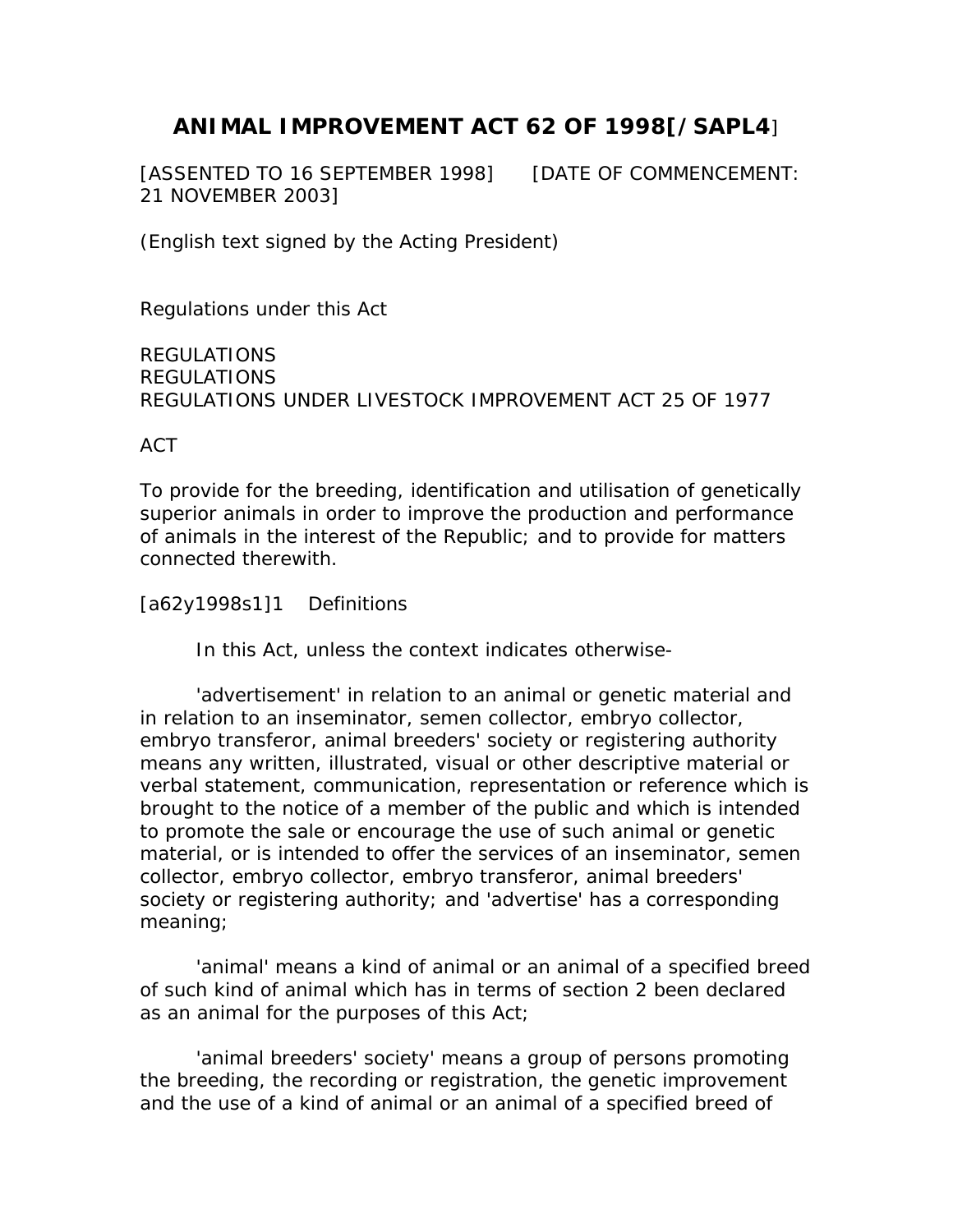such kind of animal, determining and applying breed standards, recommending in its sole discretion the recording or registration of an animal or a specified breed of a kind of animal bred in or imported into the Republic, and who is registered in terms of section 8 (7) (a) (i);

 'animal improvement' means the scientifically based identification of genetically superior animals by means of the integrated registration and genetic information system or in a manner approved by the registrar and the discerning use thereof to improve the production or performance ability of the animal population in the interest of the Republic;

'appeal board' means an appeal board specified in section 23;

 'breed' means a population of animals which produces progeny possessing a high degree of genetic stability as evidenced by identifiable uniformity in breed standards and performance;

 'breeder' means the owner of a breeding female animal at the time of natural or artificial conception or at the birth of progeny;

 'breed standards' means a written set of phenotypic or genotypic standards of excellence determined and applied in terms of the constitution of an animal breeders' society for a kind of animal;

 'centre' means premises registered in terms of section 8 (6) (b) for the collection, evaluation, processing, packing, labelling, storing and sale of semen, embryos or ova, as the case may be, of certain kinds of animal;

 'Department' means the Department of Agriculture in the national government;

 'Director-General' means the Director-General of the Department;

 'donor animal' means an animal which has been approved in terms of section 8 (6) (c) for the collection of genetic material;

'embryo' means a fertilised ovum of an animal;

 'embryo collector' means a person who collects, evaluates, processes, packs or stores genetic material, or who carries out the artificial insemination or the transferring of ova or embryos into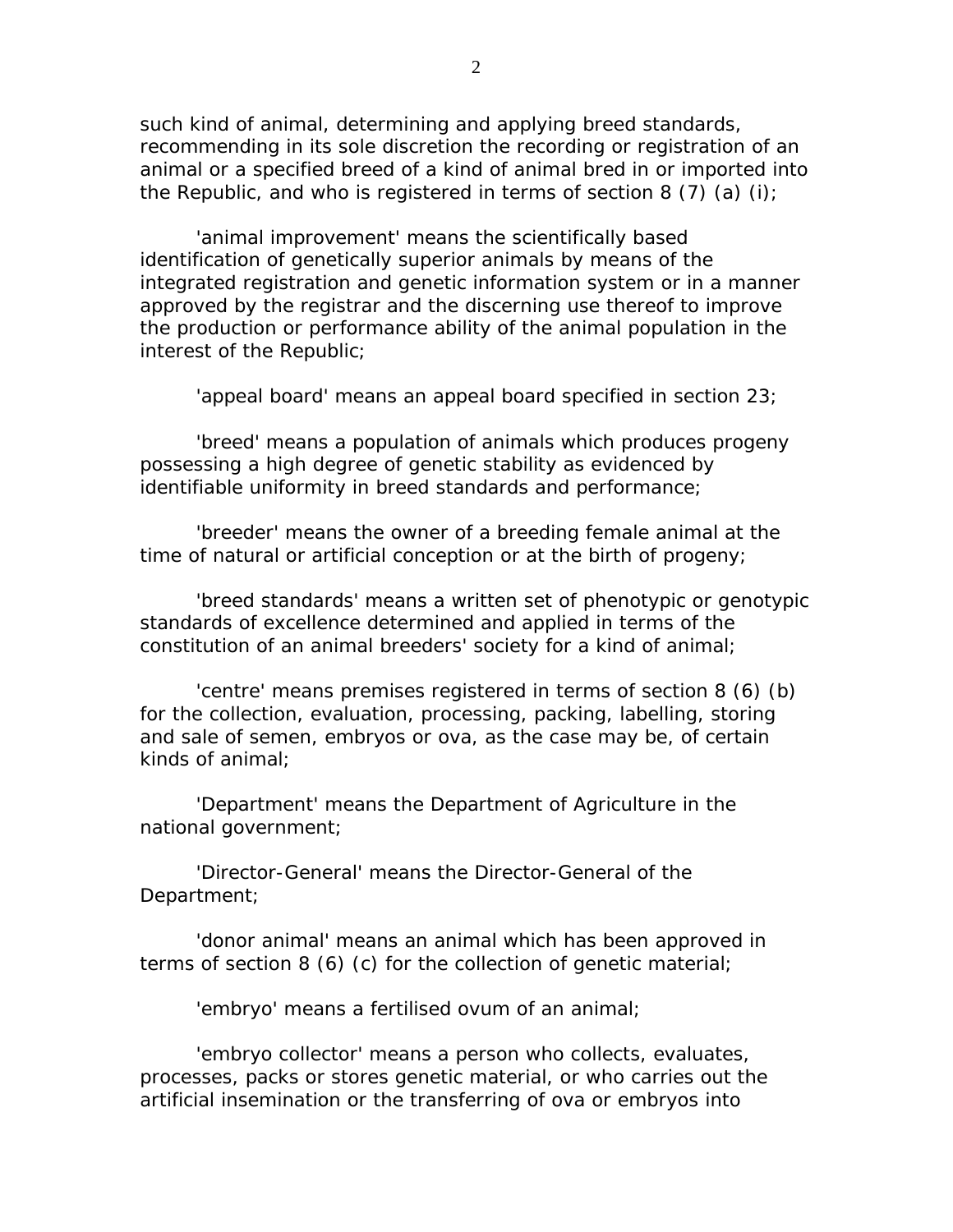recipient female animals and who is registered as such in terms of section 8 (6) (a) in respect of the kind of animal for which he or she has completed the prescribed course of instruction;

 'embryo transfer' means the act of implanting an ovum or embryo in a female animal;

 'embryo transferor' means a person who carries out the transferring of ova or embryos into recipient female animals and who is registered as such in terms of section 8 (6) (a) in respect of the kind of animal for which he or she has completed the prescribed course of instruction;

 'export' means to take out or send an animal or genetic material from the Republic to a country or territory outside the Republic or to cause an animal or genetic material to be so taken or sent out;

 'genetic material' means ova, embryos, semen and any other material originating from an animal through which the hereditary factors of such animal can be transferred;

 'import' means to bring an animal or genetic material from outside the Republic into the Republic or to cause an animal or genetic material to be so brought into the Republic;

 'import agent' means a person who imports genetic material on behalf of another person and who is registered as such in terms of section  $8(6)(a)$ ;

 'inseminator' means a person who carries out the artificial insemination of animals and who is registered as such in terms of section 8 (6) (a) in respect of the kind of animal for which he or she has completed the prescribed course of instruction;

 'integrated registration and genetic information system' means the computer system which has been established in co-operation with the Department to integrate the pedigrees and performance data of animals;

 'landrace' means a specified breed of a kind of animal indigenous to or developed in the Republic;

'Minister' means the minister responsible for agriculture;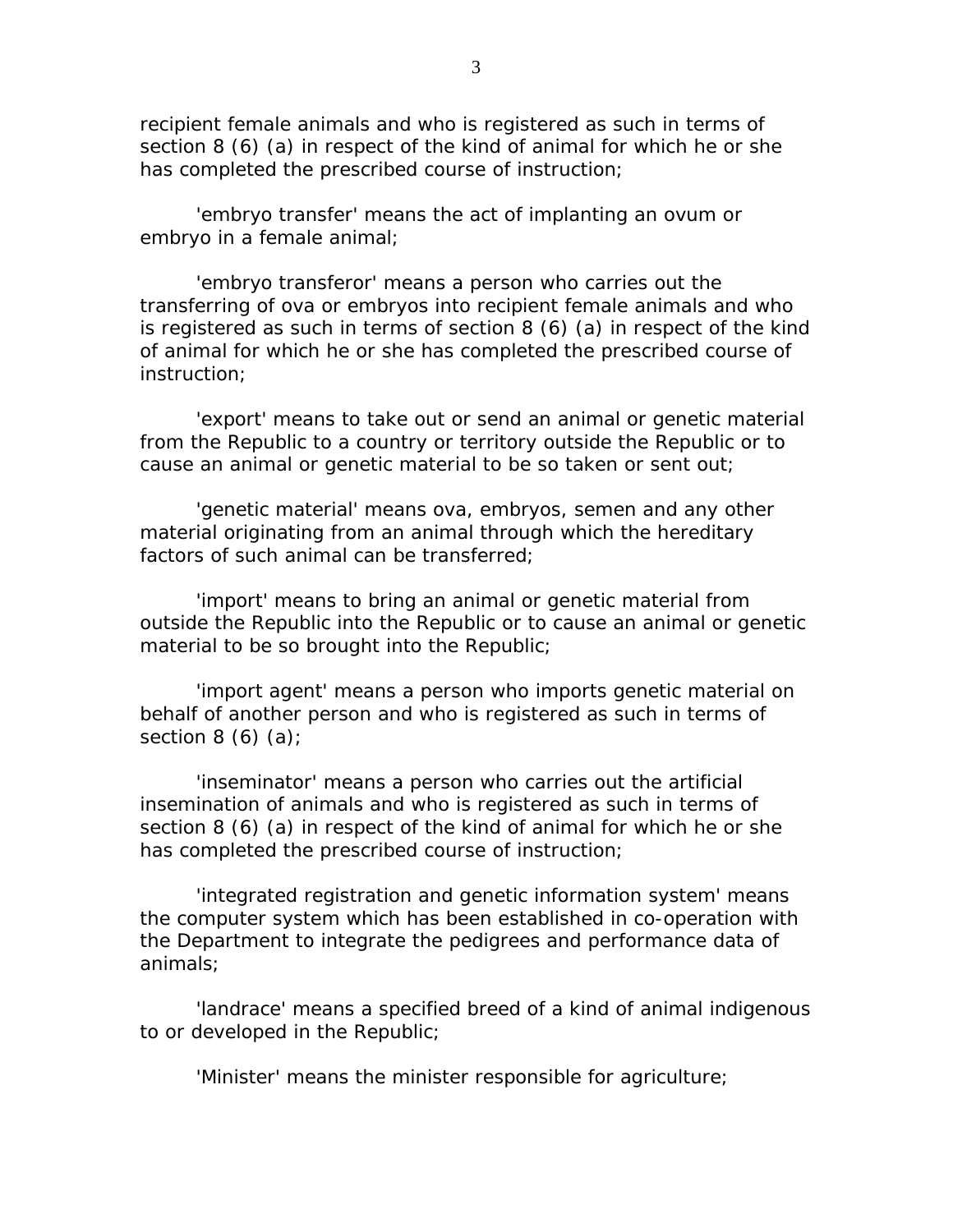'officer' means an officer as defined in section 1 (1) of the Public Service Act, 1994 (Proclamation 103 of 1994), read with section 1 of the Public Servant Amendment Act, 1996 (Act 13 of 1996);

'ovum' means the ovum of an animal;

'prescribed' means prescribed by regulation;

'register' means the register kept in terms of section 5;

 'registering authority' means an animal breeders' society or a group of animal breeders' societies which is registered as such in terms of section 8  $(7)$   $(a)$   $(ii)$ ;

 'registrar' means the officer designated as Registrar of Animal Improvement in terms of section 3;

'regulation' means a regulation made under this Act;

'scheme' means a scheme established in terms of section 20;

 'sell' includes agree to sell, offer, advertise, keep, expose, transmit, convey, transport, or deliver for sale within or outside the Republic or exchange or dispose of or deliver to any person in any manner, whether for a consideration or otherwise, and 'sale' has a corresponding meaning;

'semen' means the semen of an animal;

 'semen collector' means a person who collects, evaluates, processes, packs or stores semen, or who carries out the artificial insemination of an animal, and who is registered as such in terms of section 8 (6) (a) in respect of the kind of animal for which he or she has completed the prescribed course of instruction;

 'stud book animal' means an animal registered or recorded in the herd book kept by a registering authority; and 'stud animal', 'thoroughbred animal', 'registered animal' and 'recorded animal' has a corresponding meaning;

'this Act' includes the regulations; and

 'veterinarian' means a person registered in terms of the Veterinary and Para-Veterinary Professions Act, 1982 (Act 19 of 1982),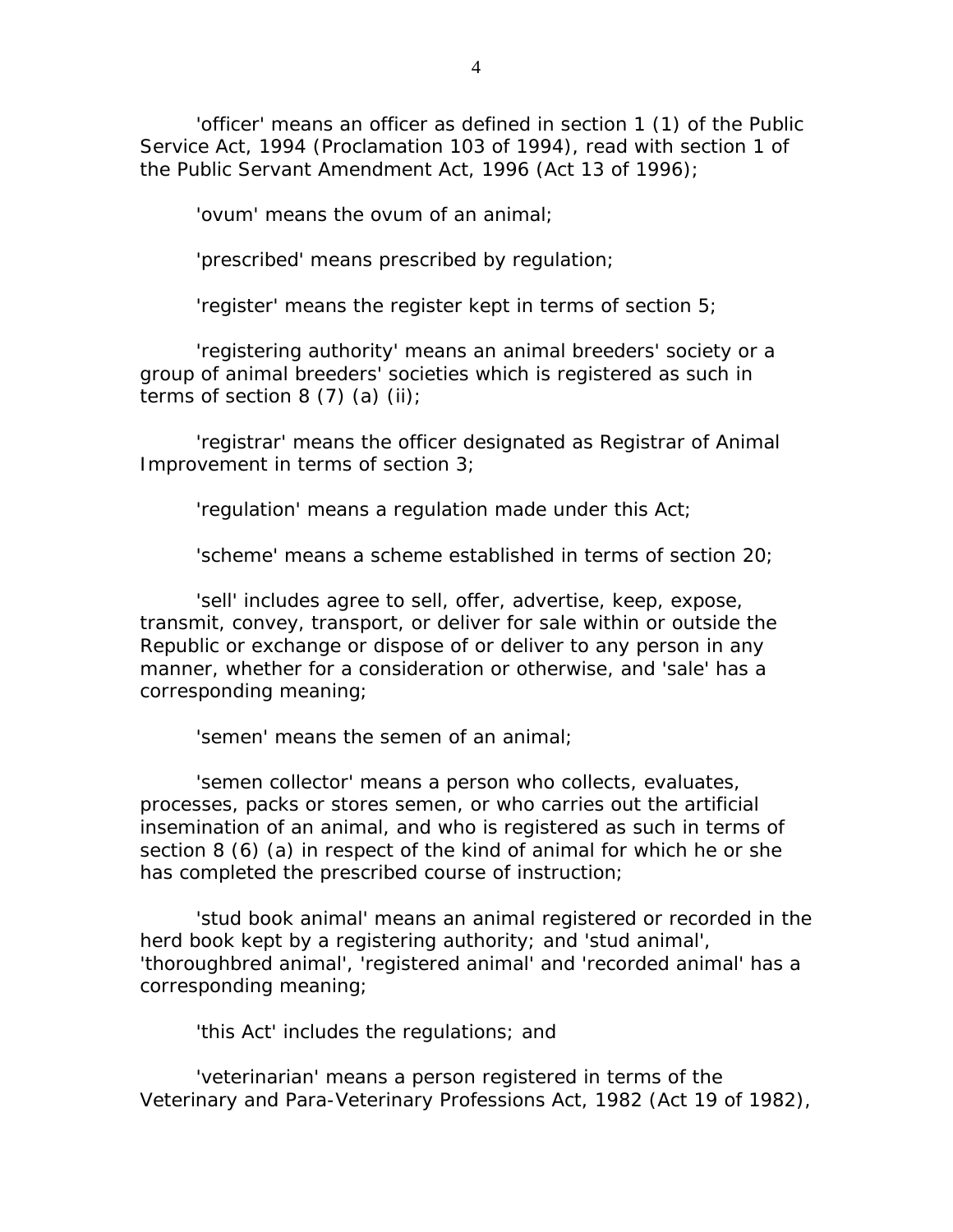to practise a veterinary profession as defined in section 1 of that Act.

[a62y1998s2]2 Application of Act

 (1) This Act shall apply with reference to any kind of animal, or an animal of a specified breed of such kind of animal as the Minister may by notice in the Gazette declare to be an animal for the purposes of this Act.

 (2) In the case of a new kind of animal or a new breed of such kind of animal to be imported into or to be bred in the Republic, the Minister shall make such declaration after considering the request, taking the international law into consideration and after considering comments received in response to an invitation by the registrar to interested persons to comment on a proposed declaration that had been published in the Gazette at least 30 days prior to such declaration.

 (3) Different kinds of animals or breeds of such kinds of animals may be so declared in relation to different provisions of this Act: Provided that an animal or genetic material as referred to in section 17 shall only be declared upon a specific written application to the Minister by the relevant animal breeders' society.

 (4) The Minister may declare that any provision of this Act shall only apply-

- (a) in one or more specified areas of the Republic; or
- (b) to one or more specified countries.

[a62y1998s3]3 Designation of registrar

 (1) The Minister shall designate an officer in the Department, who has an appropriate tertiary qualification in the field of animal improvement, as Registrar of Animal Improvement, who shall exercise the powers and perform the duties conferred or imposed upon the registrar under this Act.

 (2) (a) The registrar may delegate the powers or duties referred to in subsection (1) in writing to an officer who has appropriate qualifications and skills, or may authorise or direct such officer in writing to exercise such powers or perform such duties.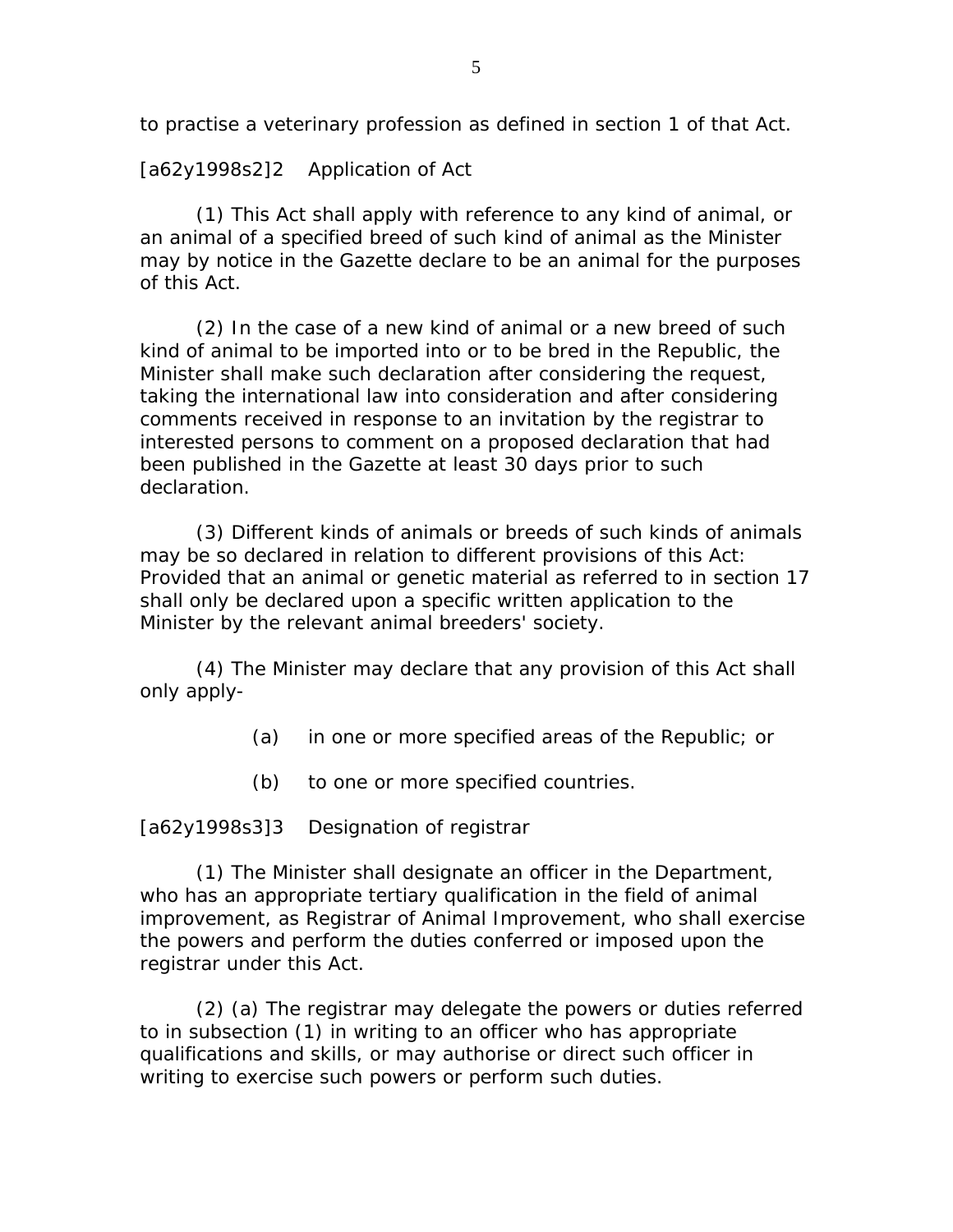(b) Any power exercised or duty performed by an officer referred to in paragraph (a) shall be deemed to have been exercised or performed by the registrar.

 (c) Any decision made or order given by an officer referred to in paragraph (a) may be withdrawn or amended by the registrar, and shall, until it has been so withdrawn or amended, be deemed, except for the purposes of this paragraph, to have been made or given by the registrar.

[a62y1998s4]4 Discretionary powers of registrar

 (1) (a) Any discretionary power conferred on the registrar in terms of this Act, other than those conferred by section 16 or 17, shall not be exercised by him or her to the prejudice of any applicant or any other person who appears to the registrar to be an interested party, without giving such applicant or such other person an opportunity to be heard within such period as may be prescribed or, if no period has been prescribed, within such reasonable period as the registrar may determine.

 (b) An applicant or other person referred to in paragraph (a) may waive such right to be heard.

 (2) Whenever in terms of this Act any period is specified within which any act is to be performed or anything is to be done, the registrar may, subject to the provisions of section 16, extend such period either before or after its expiry.

# [a62y1998s5]5 Register

 (1) The registrar shall keep a register of semen collectors, inseminators, embryo collectors, embryo transferors, import agents, centres, donor animals, animal breeders' societies and registering authorities which have been registered or approved and in which the prescribed particulars in respect of such semen collectors, inseminators, embryo collectors, embryo transferors, import agents, centres, donor animals, animal breeders' societies and registering authorities shall be recorded.

 (2) The register shall, upon payment of the prescribed fee, be open for inspection at the office of the registrar during office hours.

(3) The registrar shall furnish any person, at his or her request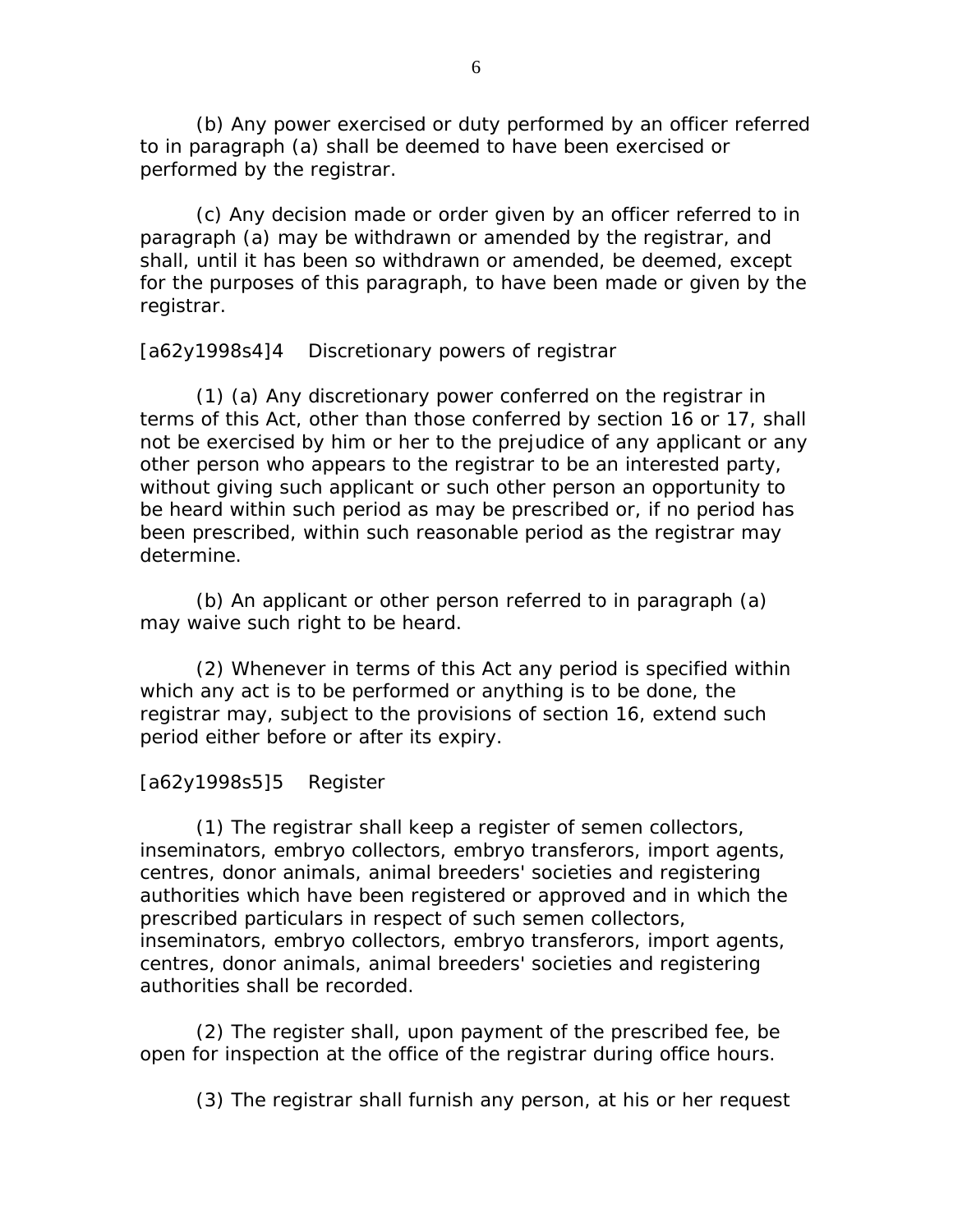and on payment of the prescribed fee, with a copy of any particulars recorded in the register or a certificate in respect thereof.

[a62y1998s6]6 Register to be evidence

 (1) The register shall be prima facie evidence of all matters directed or authorised by this Act to be noted therein.

 (2) A certificate purporting to be signed by the registrar to the effect that an entry has or has not been made in the register or that any other thing authorised by this Act to be done, has or has not been done, shall be prima facie evidence of the matters specified in such certificate.

 (3) A copy of an entry in the register or an extract from the register, purporting to be certified by the registrar, shall be admitted in evidence in any court of law without further proof or production of the original.

[a62y1998s7]7 Requirements for registration or approval

 (1) A semen collector, inseminator, embryo collector or embryo transferor may be registered as such if-

 (a) he or she has successfully completed the prescribed course of instruction;

 (b) a veterinarian who has been designated by the registrar for such purpose has certified in the form determined by the registrar that the semen collector, inseminator, embryo collector or embryo transferor, as the case may be, has, in his or her opinion, sufficient practical and theoretical knowledge of the manner in which, in the case of a semen collector, semen or, in the case of an embryo collector, embryos or ova may be collected, evaluated, processed, packed or stored in terms of this Act, and in which animals, in the case of a semen collector, inseminator or embryo collector, may be so artificially inseminated or, in the case of an embryo collector or embryo transferor, be implanted with an ovum or embryo; and

 (c) he or she complies with such other requirements as may be prescribed.

 (2) An import agent may be registered as such if he or she undertakes in writing to the registrar to make use of a customs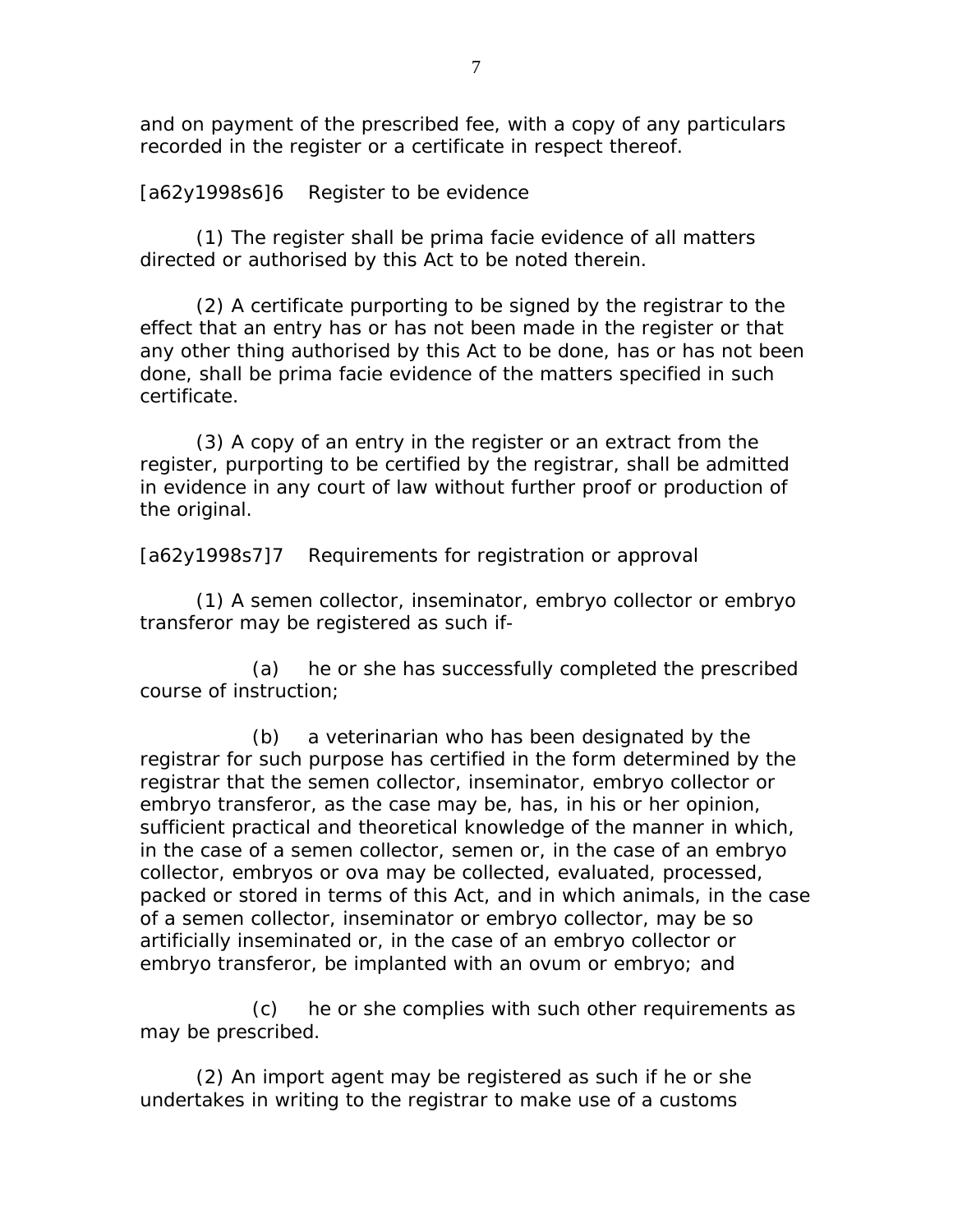clearing facility and laboratory conforming to the prescribed requirements for all genetic material imported by him or her on behalf of another person.

 (3) Premises where genetic material is collected, evaluated, processed, packed, labelled, stored and sold, may be registered as a centre if-

 (a) the prescribed facilities are available at such premises for such purpose;

 (b) the technical operations at such premises, with reference to the care of animals being kept there, and the collection, evaluation, processing, packing, labelling and storage of genetic material, are controlled and managed by a person who complies with the prescribed requirements; and

 (c) such premises comply with such other requirements as may be prescribed.

(4) An animal may be approved as a donor of genetic material if-

 (a) a veterinarian has certified in the form determined by the registrar that such animal is acceptable in respect of-

- (i) general state of health;
- (ii) absence of disease;
- (iii) quality of its semen, and
- (iv) such other attributes as may be prescribed;

 (b) such animal complies with such other prescribed requirements.

[a62y1998s8]8 Registration or approval

(1) Any person who-

 (a) desires to be registered as a semen collector, inseminator, embryo collector, embryo transferor or import agent; or

(b) desires-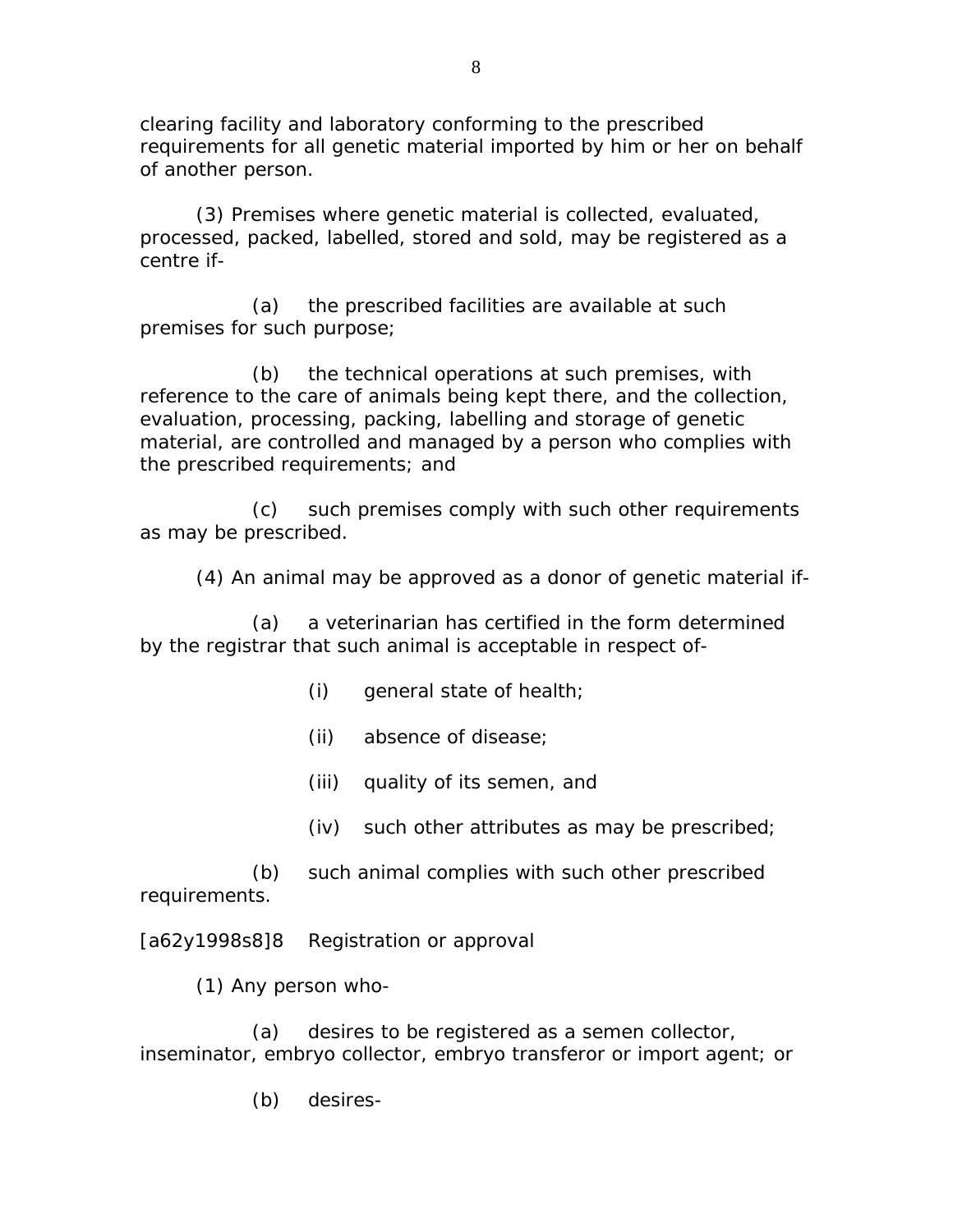(i) that premises be registered as a centre; or

 (ii) that an animal be approved as a donor animal of genetic material,

 shall apply to the registrar in the form determined by the registrar and in the prescribed manner, and such application shall be accompanied by the prescribed application fee for the kind of registration or approval concerned.

 (2) A group of persons who desires to be registered as an animal breeder's society shall apply to the registrar in the form determined by the registrar and in the prescribed manner, and such application shall be accompanied by the constitution of the animal breeders' society, and the prescribed application fee.

 (3) An animal breeders' society or group of animal breeders' societies who desires to be registered as a registering authority shall apply to the registrar in the form determined by the registrar and in the prescribed manner, and such application shall be accompanied by the constitution of the registering authority, and the prescribed application fee.

 (4) The registrar shall consider an application made in terms of subsection (1), (2) or (3), and may make any inquiry in connection therewith which he or she may deem necessary.

 (5) If the registrar refuses to grant an application made in terms of subsection (1), (2) or (3), he or she shall notify the applicant in writing of his or her decision and of the grounds on which it is based.

 (6) If the registrar is convinced that an application referred to in subsection (1) may be granted he or she shall-

 (a) register the applicant as a semen collector, inseminator, embryo collector, embryo transferor or import agent, as the case may be, and issue a registration certificate to him or her; or

 (b) register the premises as a centre and issue a registration certificate to the applicant; or

 (c) grant the application for the approval of the animal concerned as a donor animal and issue a certificate of approval to the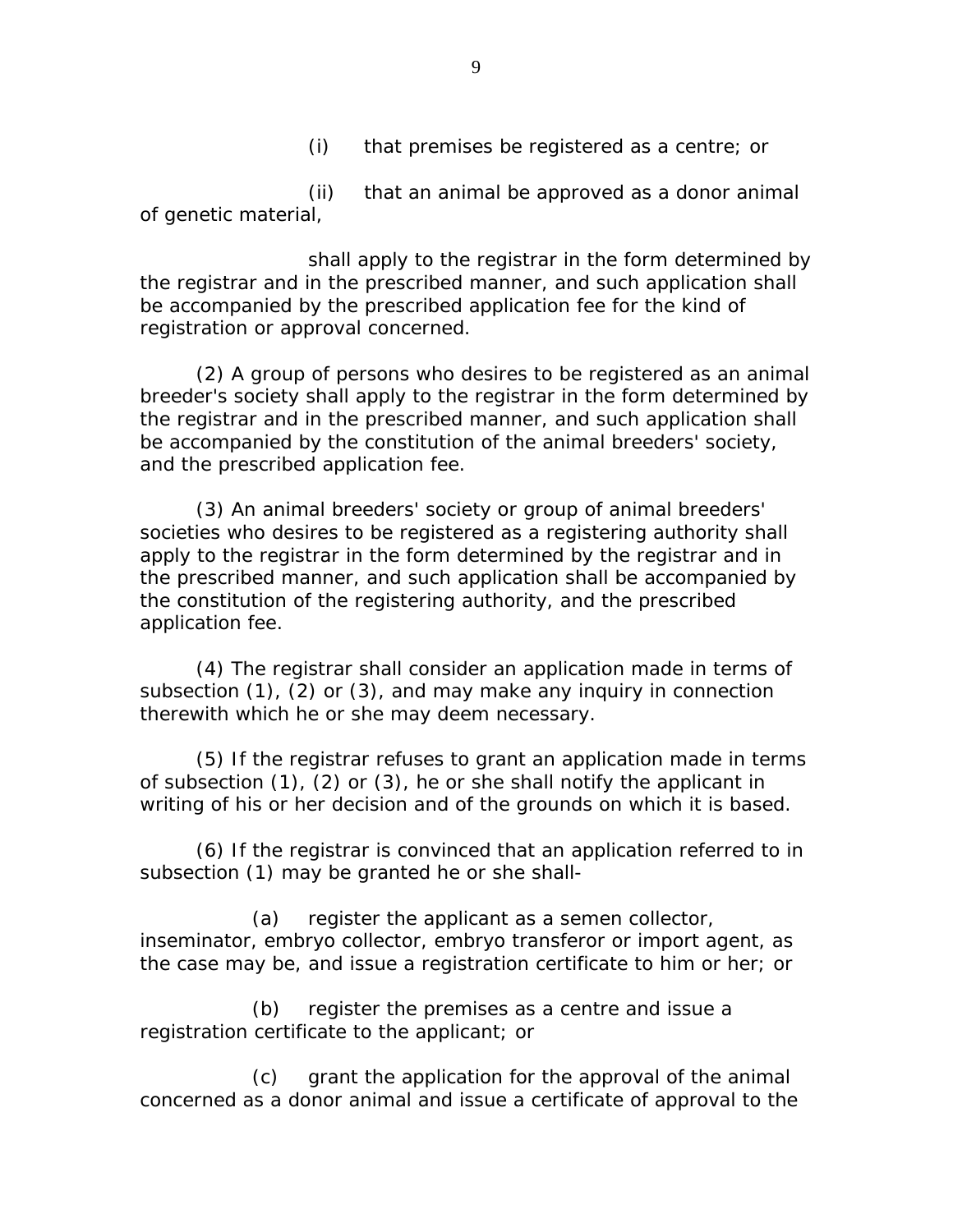applicant in respect of such approval,

and record the applicable prescribed particulars in the register.

 (7) If the registrar is convinced that an application referred to in subsection (2) or (3) may be granted he or she shall-

(a) register-

(i) the group of persons as an animal breeders'

society; or

 (ii) the animal breeders' society or group of animal breeders' societies as a registering authority,

 and issue to the animal breeder's society or the registering authority, as the case may be, a registration certificate;

 (b) record the applicable prescribed particulars in the register;

 (c) only in case of the first registration give notice in the Gazette of the registration of the animal breeders' society or registering authority, as the case may be, and of the date from which the registration concerned is valid and he or she shall notify the Registrar of Companies thereof, who shall as soon as possible after such date record the name of the animal breeders' society or the registering authority, as the case may be, in the register of companies held in terms of the Companies Act, 1973 (Act 61 of 1973).

 (8) The registration of a person as a semen collector, inseminator, embryo collector, embryo transferor or import agent, or of premises as a centre, or of an animal breeders' society or registering authority, or the approval of an animal as a donor animal is subject to the provisions of this Act and the prescribed conditions.

 (9) (a) An animal breeders' society or registering authority is a juristic person from its date of registration referred to in subsection  $(7).$ 

 (b) Subject to paragraph (c), the provisions of the Companies Act, 1973 (Act 61 of 1973), do not apply to an animal breeders' society or a registering authority.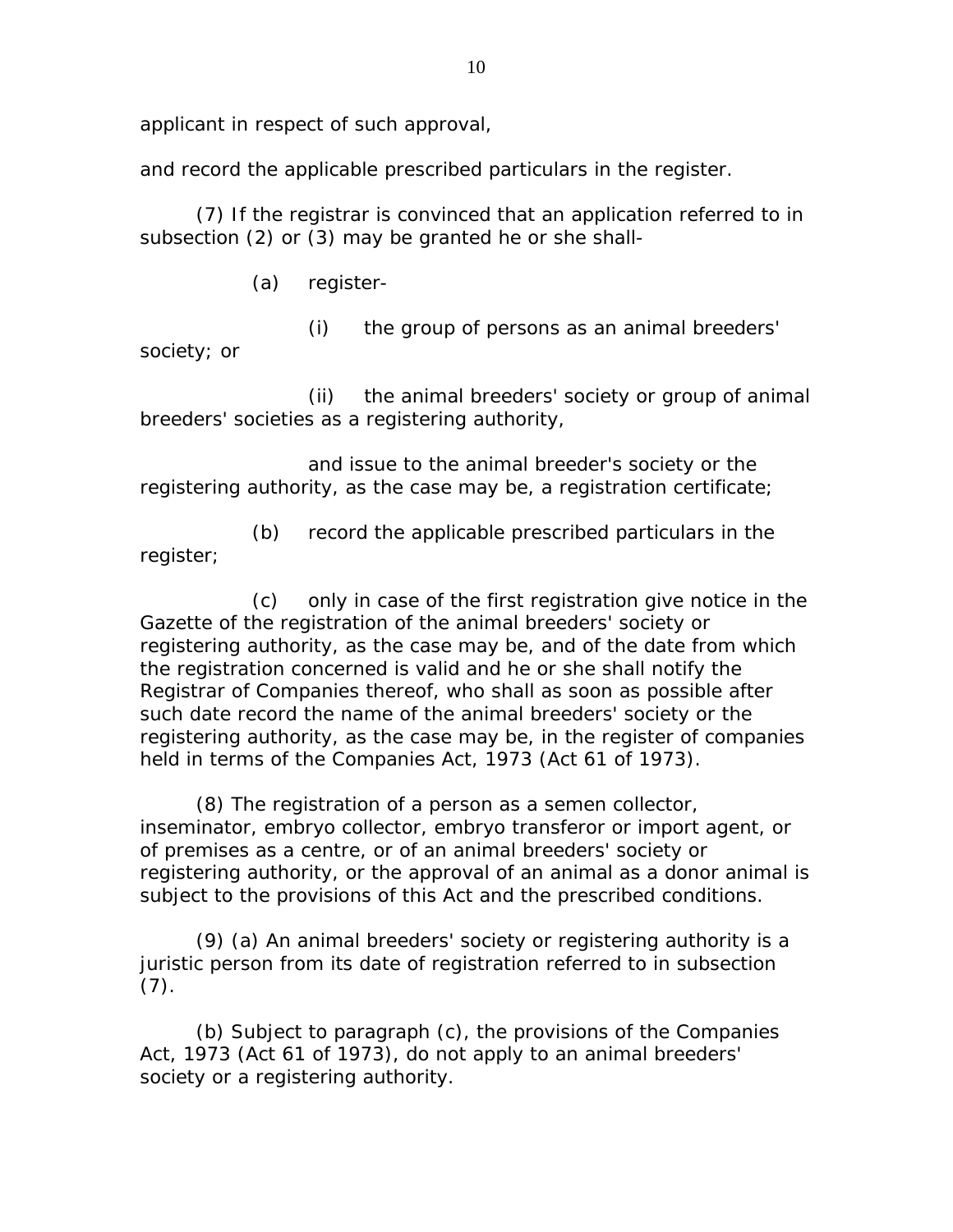(c) The Minister may by notice in the Gazette declare any provision of the Companies Act, 1973, which is consistent with the provisions of this Act, applicable to an animal breeders' society or registering authority, with such amendments as may be set out in the notice, and may withdraw or amend such notice.

 (d) The assets, liabilities, rights and duties which a person possesses in his or her capacity as member of the group of persons referred to in subsection (2) on behalf of the members of such group, or for which such person is responsible on behalf of such members, shall pass on to the animal breeders' society concerned from the date of registration referred to in subsection (7).

[a62y1998s9]9 Renewal of registration or approval

 (1) A registration or approval in terms of section 8 (6) shall, except in the case of the prior termination thereof, in terms of section 10, be valid from the date of issue of the certificate until the date of expiry specified thereon, and shall thereafter be renewable from time to time.

 (2) (a) A person to whom a certificate has been issued in terms of section 8 (6), may apply to the registrar for the renewal of the registration or approval concerned within the prescribed time and in the prescribed manner, and such an application shall be accompanied by the prescribed renewal fee for the registration or approval concerned, as well as by the information or documents prescribed or as required by the registrar.

(b) The provisions of section  $8(4)$ ,  $(5)$ ,  $(6)$  and  $(8)$  shall apply mutatis mutandis in respect of an application referred to in paragraph (a).

 (c) A renewal granted in terms of paragraph (b) shall, subject to the prior termination thereof in terms of this Act, be valid for the prescribed period, and an application for the further renewal thereof shall be made within the prescribed period according to the provisions of paragraph (a), read with paragraph (b).

 (d) The registrar shall not consider an application for the renewal of a registration or approval which has been received after its expiry date unless such application has been received within 90 days after such expiry date and the additional prescribed fees have been paid.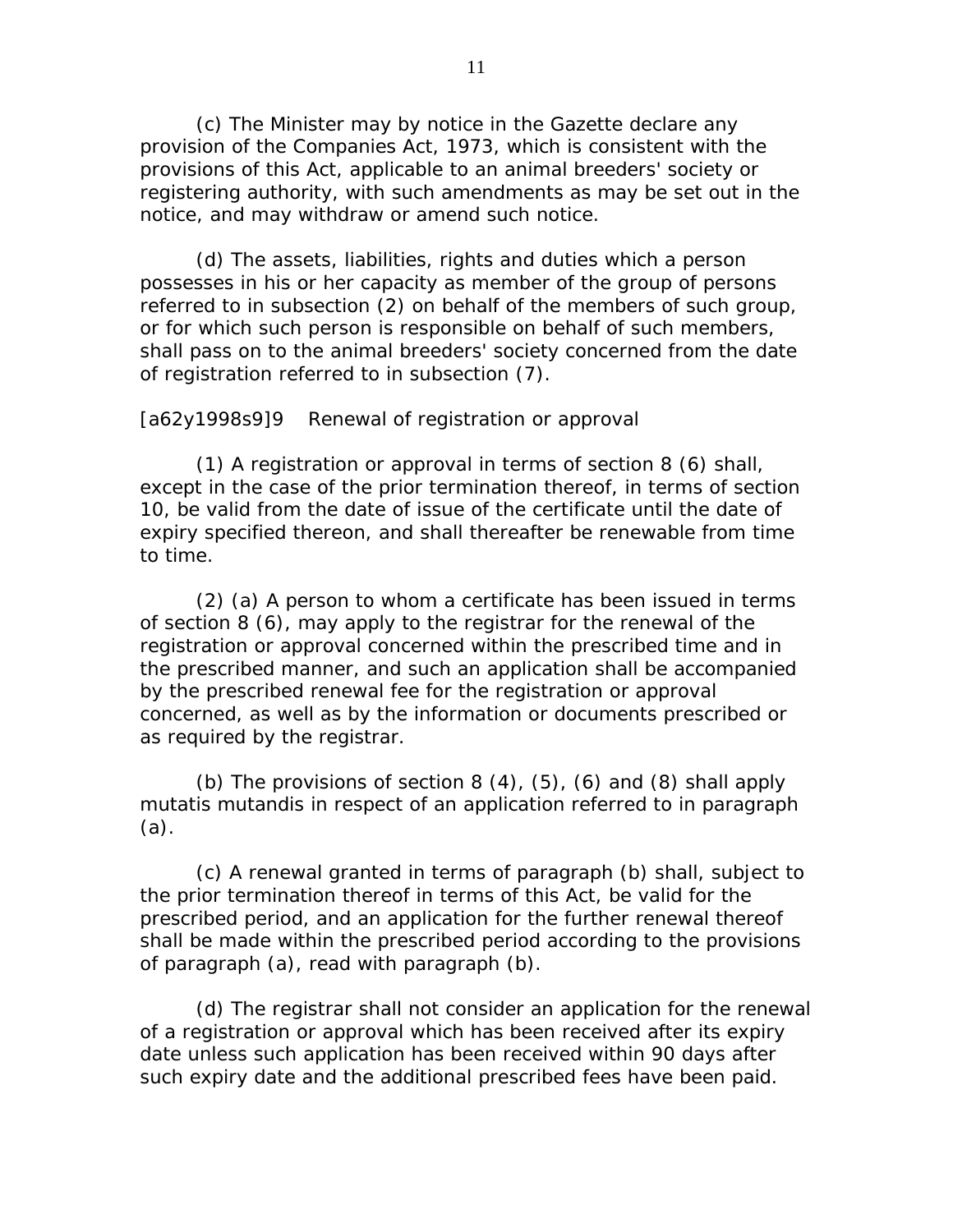[a62y1998s10]10 Termination of registration or approval

 (1) The registrar may at any time terminate the registration of a semen collector, inseminator, embryo collector, embryo transferor or import agent, or of any premises as a centre, and he or she may withdraw the approval of an animal, if he or she is convinced that-

 (a) a requirement of this Act or a condition referred to in section 8 (8) or section 8 (8) as applied by subsection 9 (2) (b), as the case may be, has not been complied with; or

 (b) in the case of the approval of an animal, the animal no longer complies with the provisions of section 7 (4).

 (2) If the registrar terminates the registration of a semen collector, inseminator, embryo collector, embryo transferor or import agent or of premises as a centre, or withdraws the approval of an animal, he or she shall in writing inform the person to whom the certificate in question was issued thereof and of the grounds on which it is based.

 (3) If the registrar has grounds to terminate the registration of a group of persons as an animal breeders' society, or of an animal breeders' society or of a group of animal breeders' societies as a registering authority, he or she shall lodge a complaint with the Minister in terms of the provisions of section 22.

[a62y1998s11]11 Animal breeders' society

 (1) A group of persons may be registered as an animal breeders' society if-

 (a) the kind of animal or a specified breed of such kind of animal with which such a group of persons is concerned, has been declared in terms of section 2 to be an animal for the purpose of this Act;

 (b) no other such registration has been granted in respect of an animal breeders' society which is concerned with the same breed of such kind of animal;

 (c) the constitution of such group of persons specifically provides-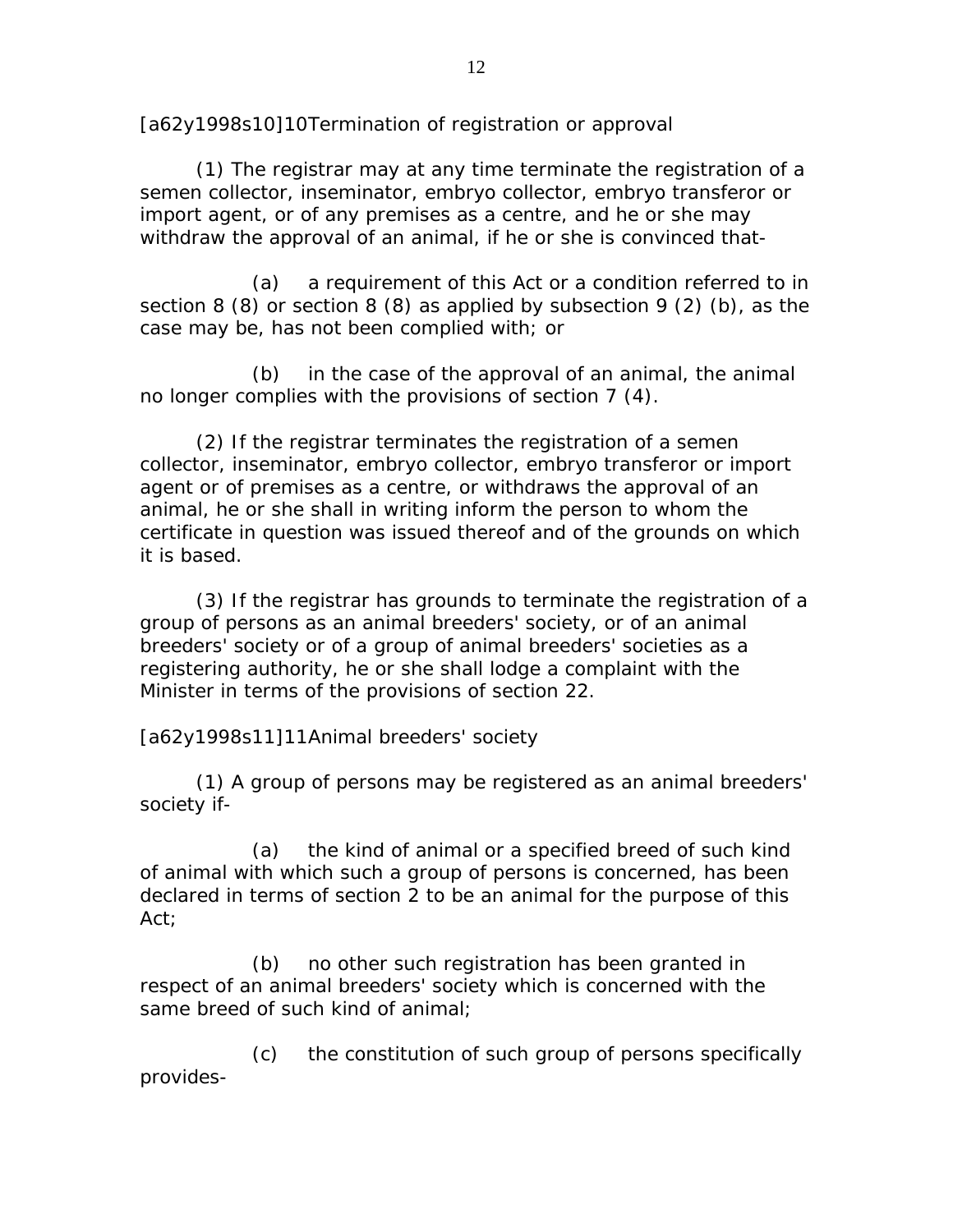(i) for the promoting, breeding, recording or registration, genetic improvement and use of a kind of animal or an animal of a specified breed of such kind of animal;

 (ii) for the determination and the application of breed standards, and for the recommendation, in its sole discretion, to a registering authority of the recording or the registration of an animal or of a specified breed bred or imported into the Republic;

 (iii) for the continued commitment to animal improvement;

 (iv) for the manner in which the constitution may be amended; and

 (d) such group of persons complies with such requirements as may be prescribed.

 (2) An animal breeders' society or group of animal breeders' societies may be registered as a registering authority with reference to the kind of animal or kinds of animals of a specified breed or breeds of such kind of animals if-

 (a) no other such registration has been granted in respect of a registering authority which is concerned with the same animal or breed of animal: Provided that if another registering authority has been previously registered as such in respect of a specified kind of animal or a specified breed of such kind of animal, the registrar may, with due allowance for the decision of the majority of the breeders registered as such with the relevant animal breeders' society concerned with such a kind of animal or breed of such kind of animal, grant an application referred to in section 8 (3);

 (b) the constitution of such registering authority provides that-

 (i) before any information with reference to an individual animal is accepted and the animal is registered or recorded, such information shall be subject to verification in respect of the correctness of parentage, the interbirth cycle of the dam, the ownership of the parents at the time of serving and the birth of the animal;

(ii) the manner of verification of all registration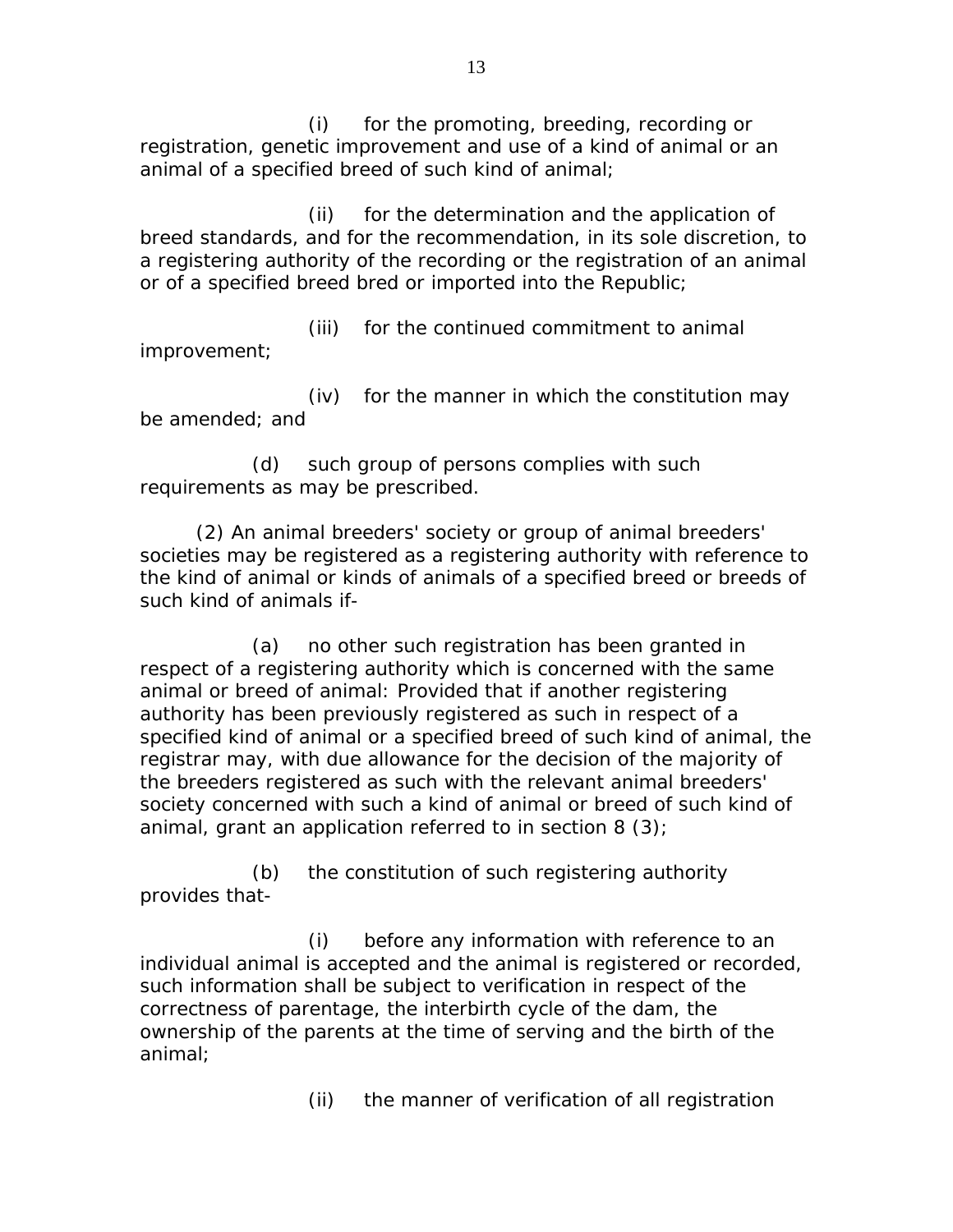particulars, the manner in which records are created and kept, and the contents of the records shall comply with the requirements determined by the registrar, in consultation with all other registering authorities;

 (iii) the applicable fees, if any, for the registration of prefixes and suffixes and for participation in the integrated registration and genetic information system, shall be paid to the organisation referred to in section 15 (3) (a);

 (iv) a breeder's right to direct participation in the integrated registration and genetic information system is acknowledged in the event of the animal breeders' society's failure to comply with its own constitution in the opinion of the registrar;

 (v) the manner in which the constitution may be amended, is described; and

 (c) such animal breeders' society or group of animal breeders' societies complies with such requirements as may be prescribed.

# [a62y1998s12]12 Amendment of constitution

 (1) An animal breeders' society or a registering authority shall make provision in its constitution for the manner in which such constitution may be amended: Provided that such amendment shall not be inconsistent with the provisions of this Act or with the constitution of the relevant registering authority.

 (2) The number of copies as may be prescribed of each such amendment or of the amended constitution shall be submitted to the registrar within 30 days after the amendment has been approved by an annual general meeting.

 (3) If the registrar is of the opinion that such amendment is inconsistent with the provisions of this Act, he or she shall notify the animal breeders' society or registering authority, as the case may be, within 30 days in writing thereof and of the grounds on which the decision has been made whereupon the amendment shall be null and void.

[a62y1998s13]13 Restriction of certain actions in respect of animals and genetic material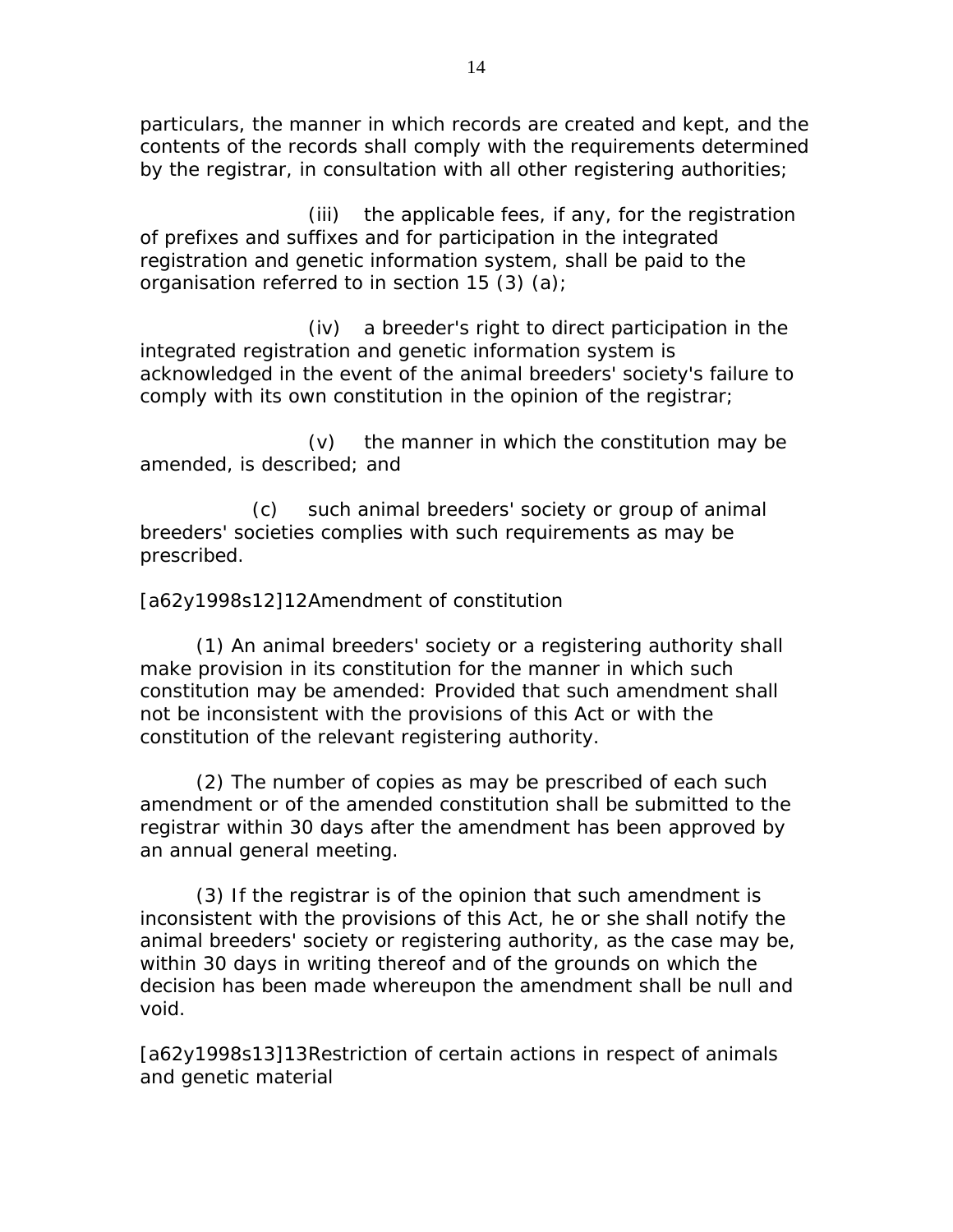(1) No person shall-

 (a) collect, evaluate, process, pack or store embryos or ova unless-

 (i) he or she is registered as an embryo collector in terms of section 8; or

 (ii) he or she is the owner of an animal from which the embryos or ova are collected, evaluated, processed, packed or stored;

 (b) import genetic material on behalf of another person unless he or she is registered as an import agent in terms of section 8.

 (2) If a person who is registered as a semen collector, inseminator, embryo collector or embryo transferor in terms of section 8, artificially inseminates an animal or transfers ova or embryos into a recipient female animal, he or she shall provide the owner of such animal with a certificate containing the prescribed particulars.

[a62y1998s14]14 Restriction on sale or importation of genetic material

 (1) No person shall sell genetic material collected in the Republic or genetic material imported into the Republic unless such genetic material is accompanied by the prescribed written warranty.

 (2) No person referred to in subsection (1) shall advertise that the progeny to be begotten from the use of such genetic material shall be recorded or registered in terms of any breed standards, unless the animal breeders' society concerned with animals to which the to be begotten progeny concerned belongs, grants prior approval in writing that such genetic material has been collected from a stud book animal of the specific breed and that such to be begotten progeny may be eligible for recording or registration in the herd book kept by the registering authority for that particular kind of animal or breed of such kind of animal.

[a62y1998s15]15 Restriction on certain actions with reference to stud book animals

(1) No person shall-

(a) represent or claim to represent breeders of stud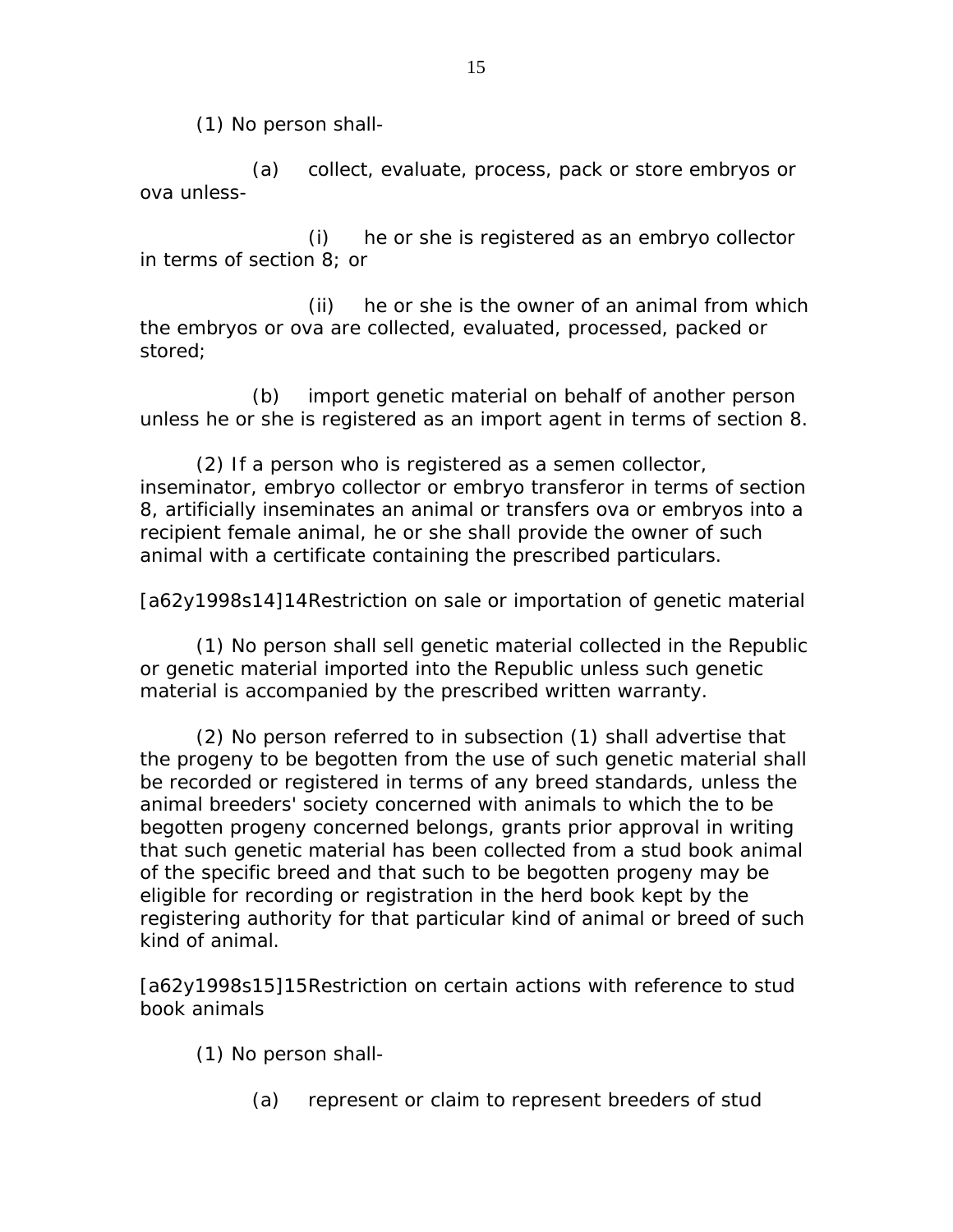book animals of a specific breed as an animal breeders' society;

 (b) advertise that he or she promotes the breeding, recording or registration, genetic improvement and use of a kind of animal or an animal of a specified breed of such kind of animal; or

 (c) determine and apply breed standards or recommend the recording or registration of an animal of a specified breed of animal bred in or imported into the Republic with a registering authority,

unless he or she is registered as an animal breeders' society in terms of section 8.

 (2) No person shall in respect of the specified kind of animal or a specified breed of such kind of animal-

 (a) issue a certificate of registration of an animal which has been bred in or imported into the Republic;

 (b) issue a certificate of recording of an animal which has been bred in or imported into the Republic; or

 (c) issue a certificate with reference to the particulars of the pedigree of an animal which has been bred in or imported into the Republic,

unless he or she is registered as a registering authority in terms of section 8.

 (3) (a) A certificate referred to in subsection (2) (a) or (b) shall only be issued if the registering authority concerned has registered on behalf of the breeder of the animal concerned a prefix or a suffix to indicate animals bred by him or her, with the organisation which is contracted by the Department to operate the integrated registration and genetic information system.

 (b) Such a prefix or suffix shall be registered under conditions and on the payment of the fees determined by the organisation referred to in paragraph (a), and the registration of the prefix or suffix shall be maintained on the periodic payment of the fees and under the conditions which have been determined, and such organisation shall issue a certificate in respect of each such registration.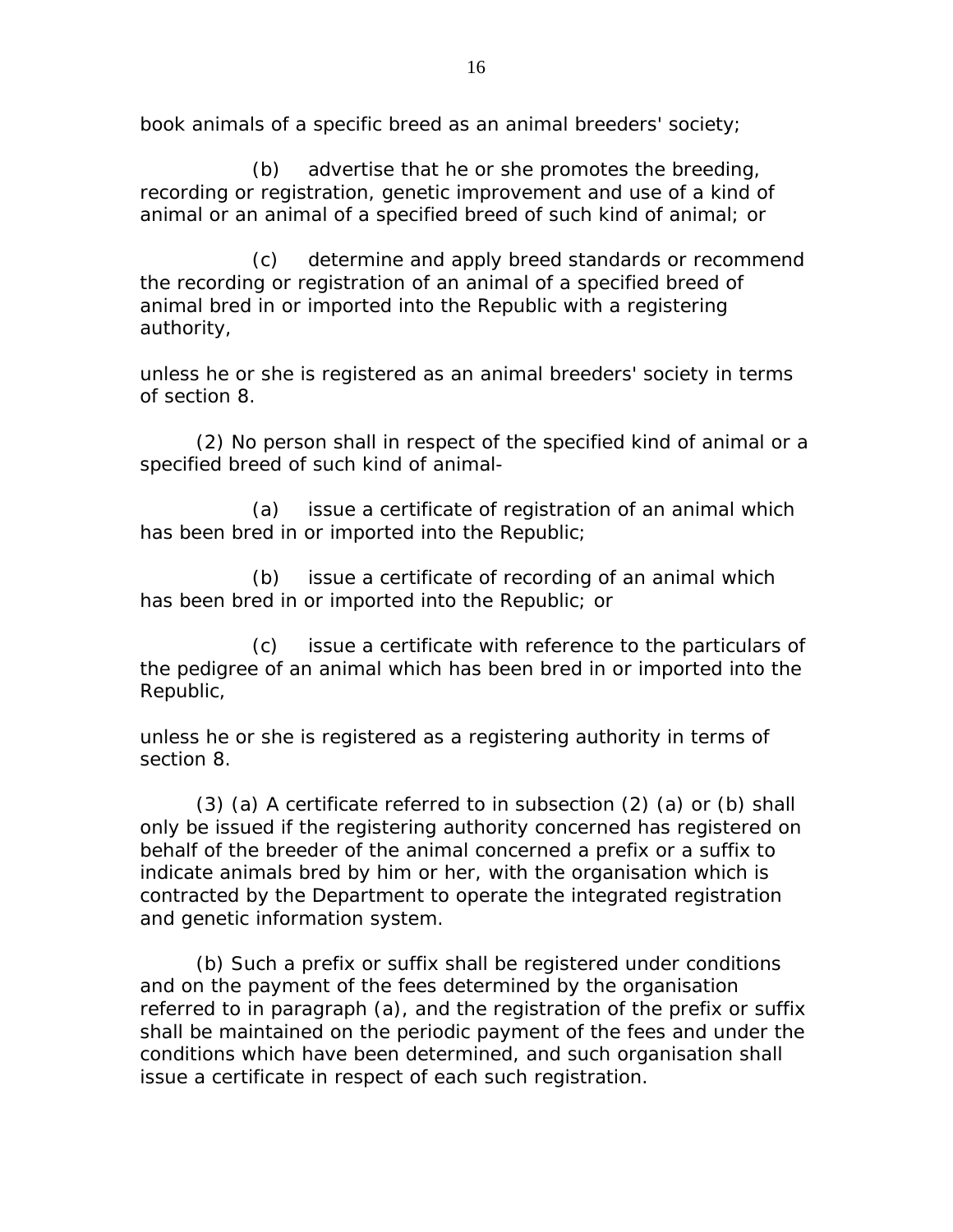(c) A prefix or suffix which has been registered in favour of a person shall not be used by another person as a prefix or suffix or in any other manner to indicate an animal that has been bred by such other person.

 (4) A power which in terms of subsection (2) only rests with a registering authority, shall not be so construed that it-

 (a) prohibits the breeder of an animal which is not registered or recorded by a registering authority to supply particulars of the pedigree of such animal in writing or otherwise; or

 (b) prohibits any person to supply particulars of the pedigree of an animal expressed on the certificate of registration or recording thereof in writing or otherwise.

[a62y1998s16]16 Importation of animals and genetic material

(1) No person shall import into the Republic-

 (a) an animal with the aim to record or register such animal in terms of any breed standards; or

 (b) genetic material with the aim to record or register the progeny to be begotten from such genetic material in terms of any breed standards,

unless such importation has been authorised by the registrar in writing.

 (2) Any person desiring to obtain authorisation referred to in subsection (1), shall apply to the registrar in the prescribed manner and in the form determined by the registrar and pay the prescribed application fee in the prescribed manner.

 (3) (a) The registrar shall consider such an application on the basis of the breed standards in his or her possession which were laid down in terms of the constitution of the animal breeder's society concerned regarding the kind of animal to which such animal or genetic material intended for import, belongs.

 (b) The animal breeder's society concerned shall provide the registrar in writing with the breed standards referred to in paragraph (a), as often as it may be amended, as well as with information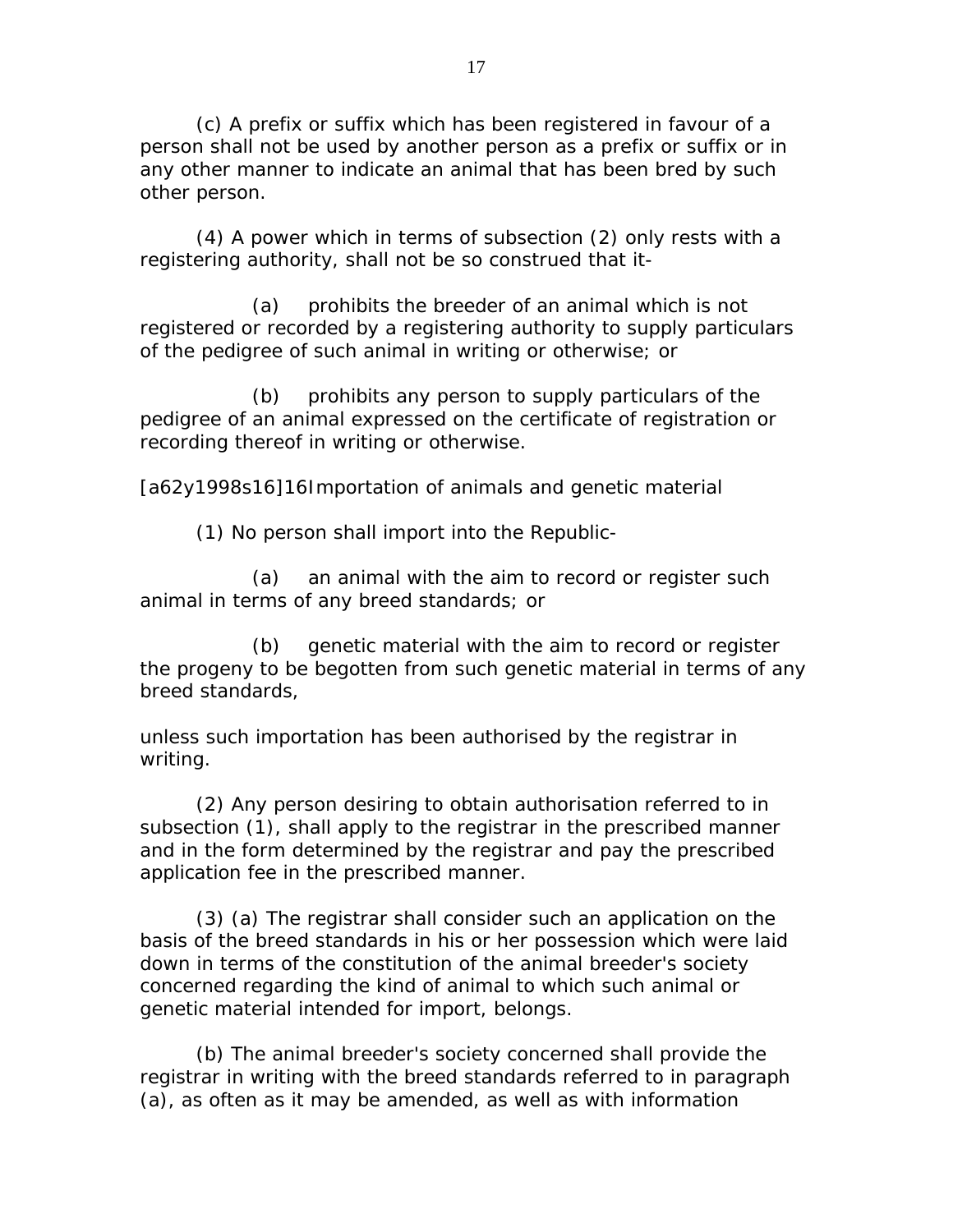relating to the occurrence of poor performances or hereditary defects of an animal outside the Republic from which the genetic material originates.

 (c) If the registrar is of the opinion that the breed standards are not consistent with a provision of this Act or that it is undesirable for some or other reason, he or she may refer such standards to the animal breeders' society concerned with a written request to make a recommendation thereon on the grounds set out in the request.

(4) If the registrar decides to grant an application-

 (a) he or she shall authorise the import concerned in writing and immediately send a copy of the authorisation referred to in subsection (1) to the animal breeders' society and registering authority concerned; and

 (b) the authorisation referred to in paragraph (a) shall be subject to the prescribed conditions or, in so far as it is not contrary to the conditions or the provisions of this Act, such conditions as may be determined by the registrar.

 (5) A condition referred to in subsection (4) (b) may include a requirement regarding the quality thereof.

 (6) If the registrar refuses such an application, he or she shall notify the applicant in writing of his or her decision and the grounds on which it is based.

 (7) An authorisation in terms of this section shall not exempt the authorised person from the provisions of any other legislation in respect of the import of anything into the Republic.

(8) (a) If-

 (i) a person who has imported an animal or genetic material into the Republic-

 (aa) imported or used such animal or genetic material in contravention of the provisions of this Act;

 (bb) furnished information in or concerning his or her application to import such animal or genetic material to the registrar which is not true in any material respect; or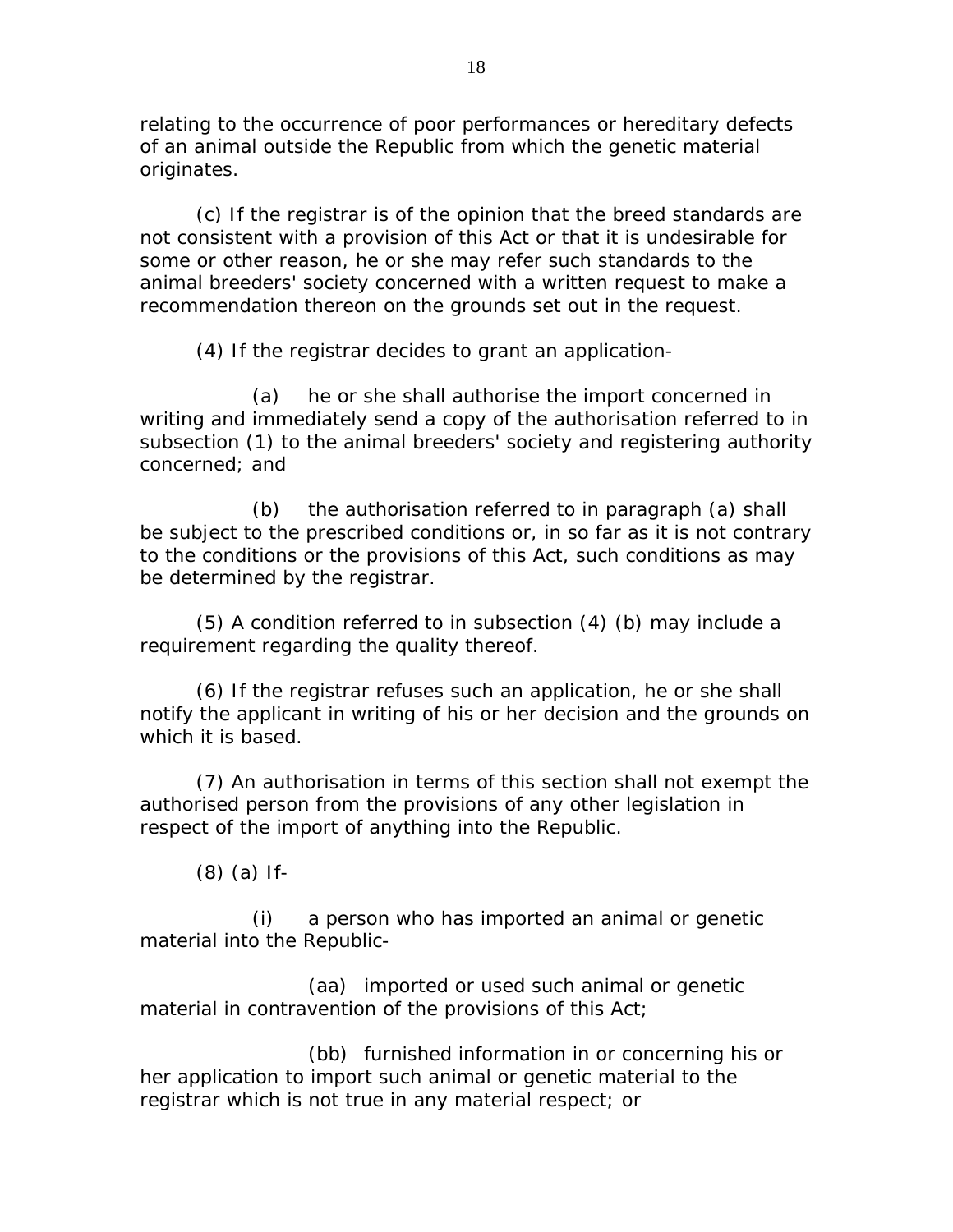(cc) contravened or failed to comply with a condition in terms of which he or she is under this section authorised to import any such animal or genetic material; or

 (ii) the registrar is at any time of the opinion that an animal or genetic material, which such person has under this section been authorised to import, is harmful to animal improvement in the Republic,

the registrar may, whether or not criminal proceedings have been or may be instituted in terms of this Act against such person, direct him or her by written notice to destroy or remove from the Republic such animal or genetic material before a specified date at his or her own expense.

 (b) If such animal or genetic material has not been destroyed or removed from the Republic before the date referred to in paragraph (a), such animal or genetic material shall be forfeited to the State and be destroyed or dealt with in such other manner as may be determined by the registrar.

 (c) Cost incurred by the State concerning the destruction of or the disposal of an animal or genetic material in terms of paragraph (b), may be recovered from the person referred to in paragraph (a).

[a62y1998s17]17 Exportation of animals and genetic material of landrace

 (1) No person shall export from the Republic an animal or genetic material of a landrace unless such exportation has been authorised by the registrar in writing.

 $(2)$  The provisions of section 16  $(4)$ ,  $(5)$ ,  $(6)$ ,  $(7)$  and  $(8)$  shall mutatis mutandis apply for the purposes of this section.

[a62y1998s18]18 Prohibition of false or misleading advertisements

 (1) No person shall publish or distribute a false or misleading advertisement in respect of-

 (a) the pedigree or performance particulars of an animal;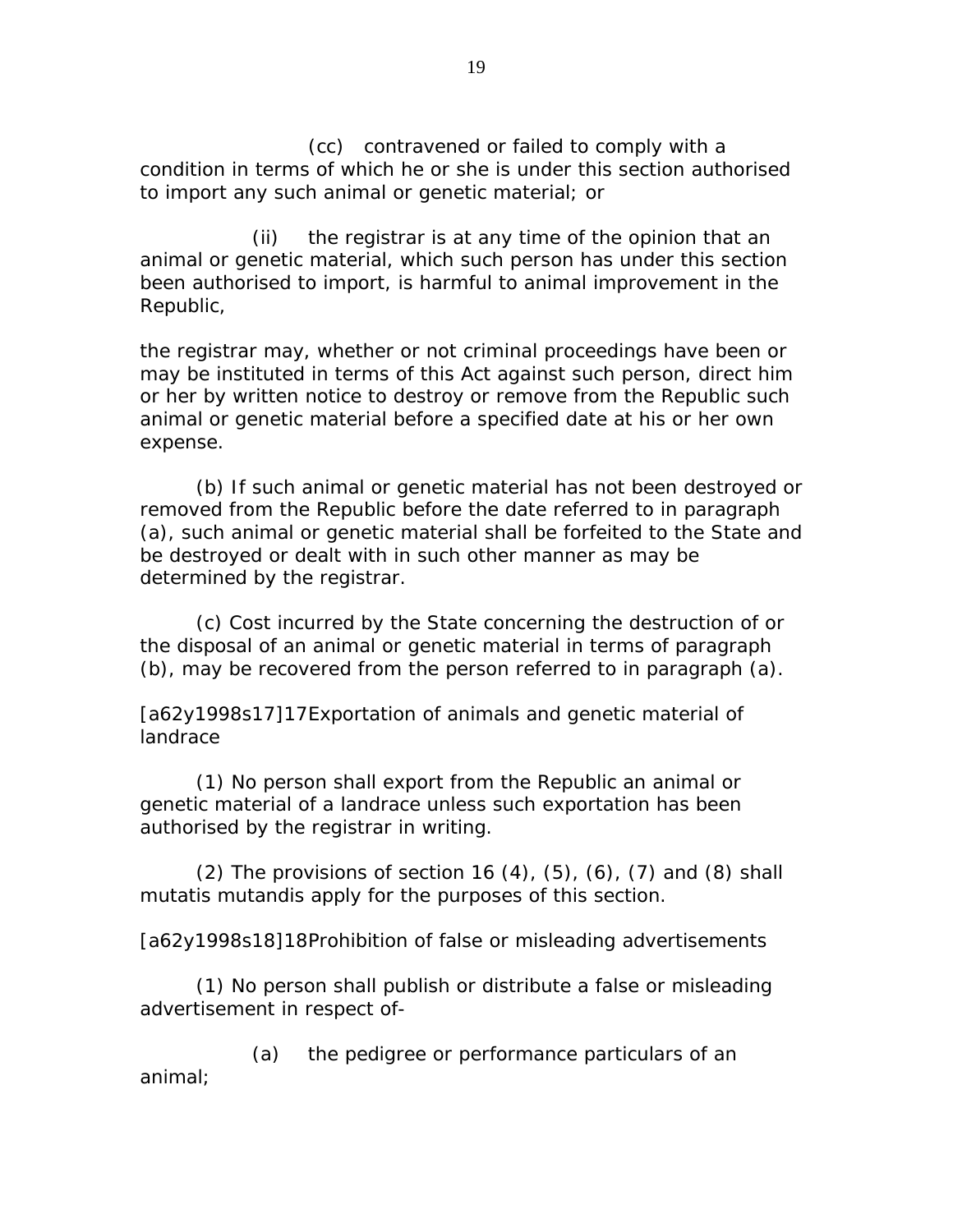(b) the sale of an animal or genetic material; or

 (c) the presentation of semen collection, embryo collection, artificial insemination, or the transferring of ova or embryos into recipient female animals,

or cause or permit such advertisement to be published or distributed.

 (2) If a person, other than the person who advertises the pedigree or performance particulars of an animal, sells an animal or genetic material or performs semen collection, embryo-collection, artificial insemination or transferring of ova or embryos into recipient female animals or animals to which the false or misleading advertisement relates, is charged with a contravention of subsection (1), it shall be a sufficient defence if he or she proves that he or she did not know or could not reasonably be expected to have known that the advertisement was false or misleading in any respect, unless it is proved that the accused failed on demand by the registrar or a police officer to furnish the name and address of the person at whose instance the advertisement was published or distributed.

### [a62y1998s19]19 Confidentiality

 No person shall disclose to any other person information acquired by him or her in the performance of his or her functions in terms of this Act, or the constitution of an animal breeder's society, or the constitution of a registering authority and which relates to the business or affairs of another person, without the express written approval of such other person, except when required by any court of law or under any legislation.

#### [a62y1998s20]20 Establishment of schemes

 (1) The Minister may, by notice in the Gazette, establish a scheme for the evaluation and certification of the performance of animals or a kind of breed of animal specified in the notice, with the objective of improving the genetic production potential of such animals: Provided that a cost benefit analysis of such a scheme has been carried out.

 (2) Different schemes may be instituted for different kinds of animals or different breeds of kinds of animals, and the requirements in a scheme for such different animals, may differ.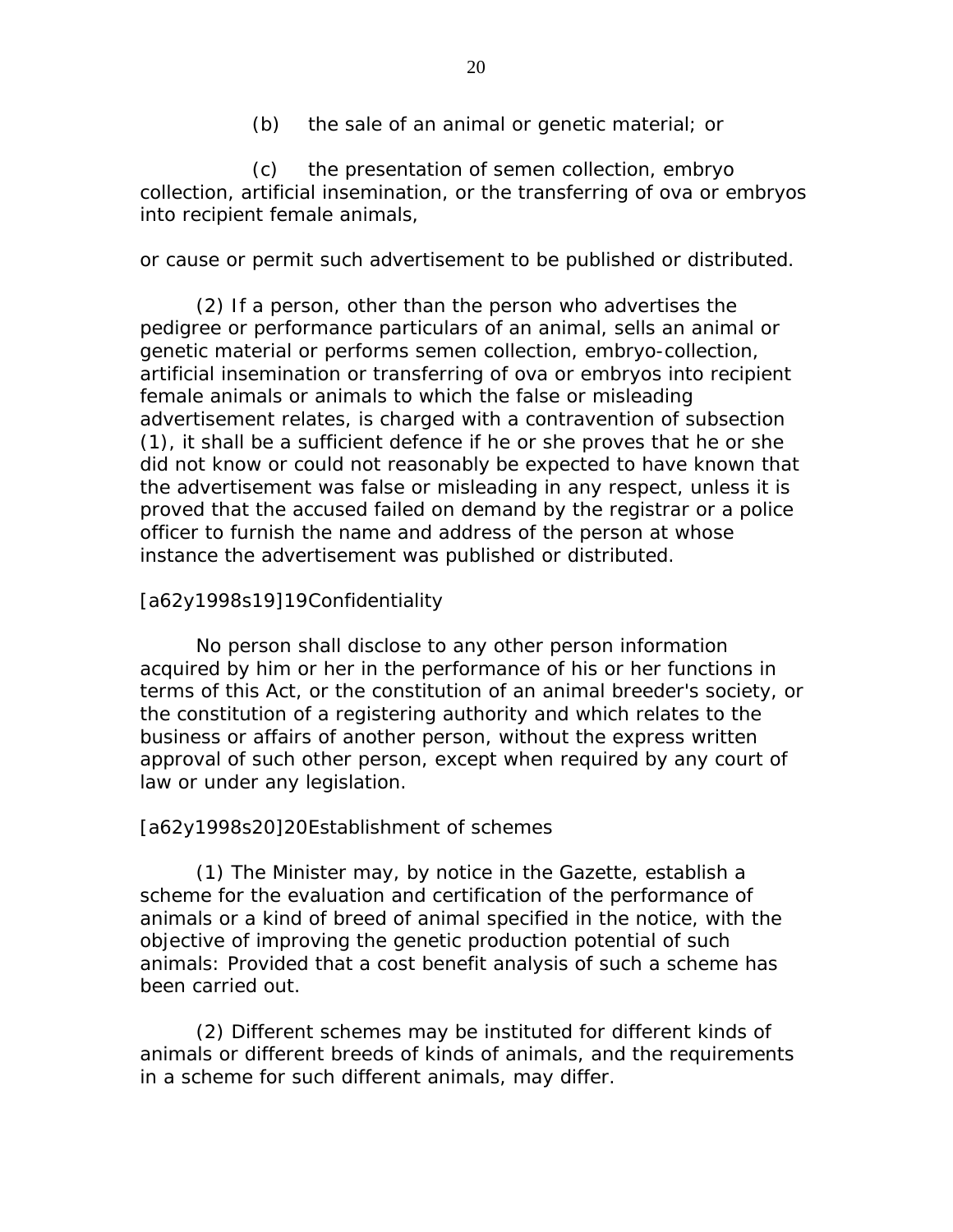(3) The Minister may in a notice in terms of subsection (1) whereby a scheme is established-

 (a) designate the person who or the body which shall exercise the powers and perform the duties conferred or imposed in terms of the said notice; and

 (b) authorise such person or body to make rules in consultation with the organisation contracted by the Department to operate the integrated registration and genetic information system,

under such conditions as the Minister may determine in the said notice.

### [a62y1998s21]21 Inspection

 (1) The registrar or an officer referred to in section 3 (2) (a), may perform the functions of an inspector referred to in subsection (3).

 (2) The registrar shall furnish an officer referred to in section 3 (2) (a), with a certificate that he or she is authorised to act as inspector in terms of this Act.

 (3) An inspector may, on the authority of a warrant issued in terms of subsection (4)-

 (a) at any reasonable time, enter premises with regard to which he or she has reason to believe that an offence is being or has been committed in terms of this Act, in order to investigate and obtain evidence;

 (b) examine or test or cause to be examined or tested, any animal or genetic material to which this Act applies and which is found in or at such premises;

 (c) examine or test or cause to be examined or tested any equipment, material, substance or other article which is used or is suspected to be used at or in connection with the collection, evaluation, processing, packing or storing of genetic material or the artificial insemination or transferring of ova or embryos into recipient female animals;

(d) inspect the operations or process in connection with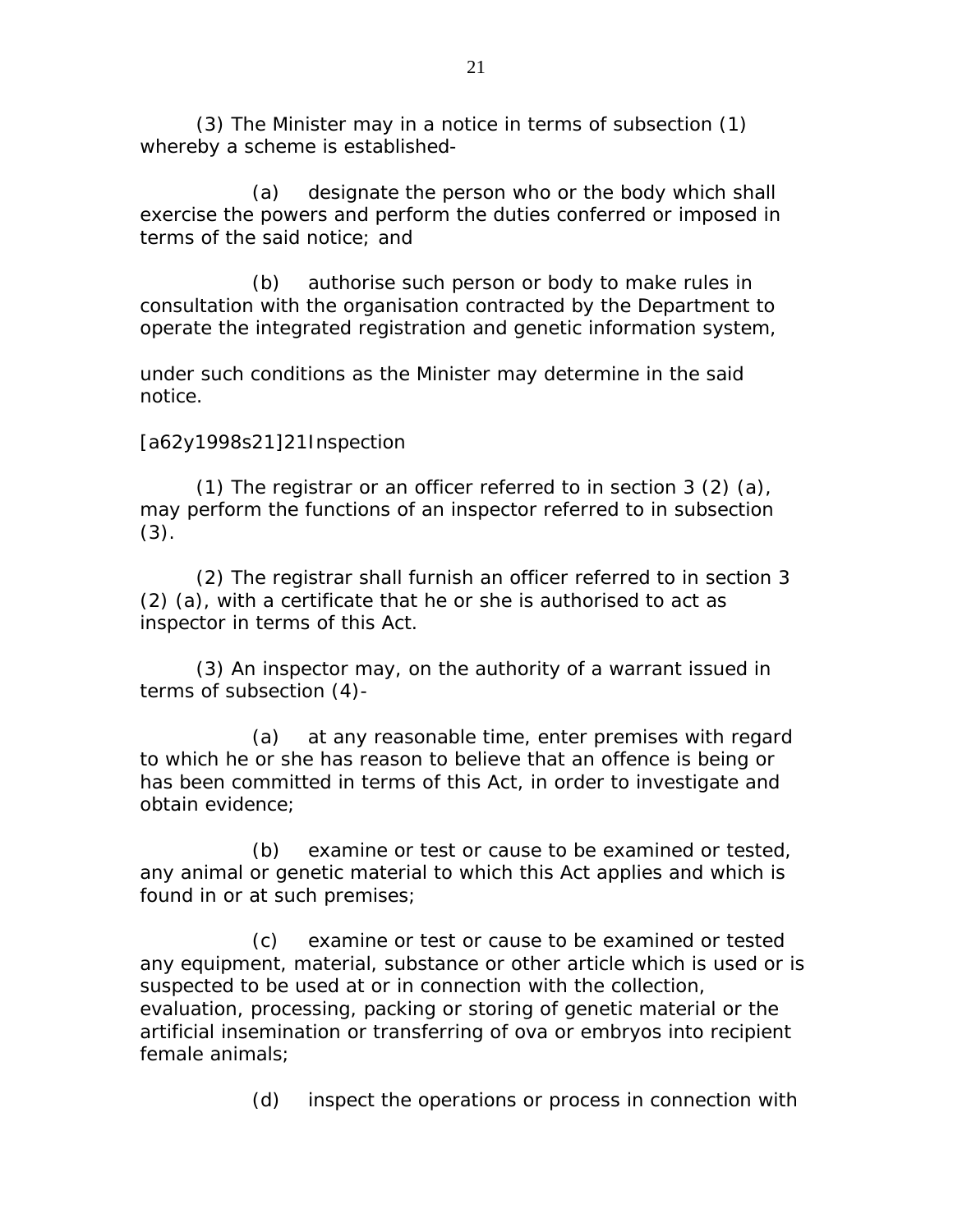any action referred to in paragraph (c), and demand from the owner or custodian of the animal, genetic material, equipment, material, substance or other article concerned, or from the person who has it in his or her custody, or who supervises such operations or processes, any information or an explanation regarding the operation, process, animal, genetic material, material, substance or other article: Provided that such information or explanation shall only be admissible as evidence in a court of law against such owner or person on a charge referred to in section  $25(1)(b)$ ;

 (e) take or cause to be taken such samples of the blood of an animal or genetic material, material, substance or other article as he or she may deem necessary, and for such purpose open any container in which such genetic material, material, substance or other article is contained and require reasonable assistance from the owner or the person who has such animal, genetic material, material, substance or other article in his or her custody;

 (f) examine and make copies of or take extracts from any book or document in respect of which he or she on reasonable grounds suspects that it relates to such animal, genetic material, material, substance or other article, irrespective of whether or not it is kept on or at the place, premises or conveyance concerned or at any other place, and demand from the owner of such book or document or from the person who has it in his or her custody an explanation regarding any record or entry therein: Provided that such explanation shall only be admissible as evidence in a court of law against such owner or person on a charge referred to in section 25 (1) (b); and

 (g) seize any number of animals, or the whole, or any part of genetic material, material, substance or other article, or of any book or document.

 (4) (a) A warrant referred to in subsection (3) shall be issued by a judge of the High Court or by a magistrate who has jurisdiction in the area in which the premises in question are situated, and shall only be issued if it appears from information under oath that there are reasonable grounds to believe that an animal, genetic material, equipment, material, substance or other article referred to in subsection (3) (b) or (c) is upon or in such premises, and shall specify which of the acts mentioned in that subsection may be performed thereunder by the person to whom it is issued.

(b) A warrant issued in terms of this section shall be executed by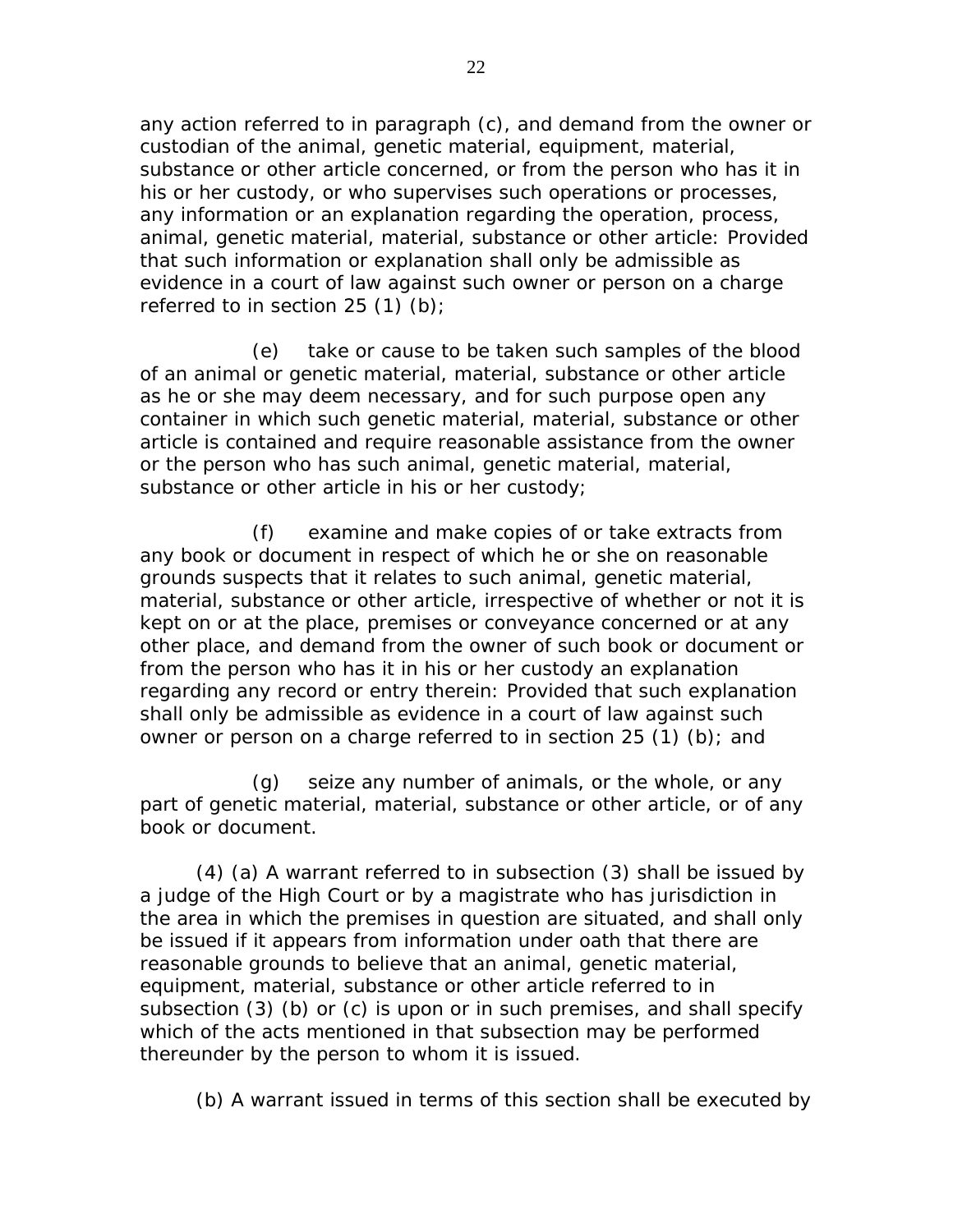day and shall be conducted with strict regard to decency and order.

 (5) Any inspector executing a warrant in terms of this section shall immediately before commencing with the execution-

 (a) identify himself or herself to the person in control of the premises, if such person is present, and hand to such person a copy of the warrant or, if such person is not present, affix such copy to a prominent place on the premises;

 (b) at the request of such person, show the certificate referred to in subsection (2) to such person.

 (6) (a) A sample taken in terms of subsection (3) (e) shall, as soon as possible after it has been taken, be submitted to a person who is competent to test, examine or analyse that sample.

 (b) An inspector shall in respect of each sample taken, issue a receipt of sampling to the person who has custody of such animal or genetic material, at the request of such person.

 (7) (a) An inspector concerned may remove any quantity of animals, genetic material, material, substance or other article, or any book or document thus seized, from the place, premises or conveyance where he or she seized it, or leave it thereon and, if he or she deems it necessary, attach such identification mark or seal as he or she may deem necessary on such animal, genetic material, substance or other article or the container thereof, or on such book or document.

(b) The registrar may-

 (i) grant authority that an animal, genetic material, substance or other article seized in terms of subsection (3) (g), may within the period and in the manner specified in such authorisation, be treated or dealt with;

 (ii) if he or she is satisfied that the cause for the seizure concerned has been removed by such treatment or action, return that animal, genetic material, material, substance or other article to the person from whom it was seized.

 (c) If no criminal proceedings are instituted in connection with an animal, genetic material, material, substance or other article seized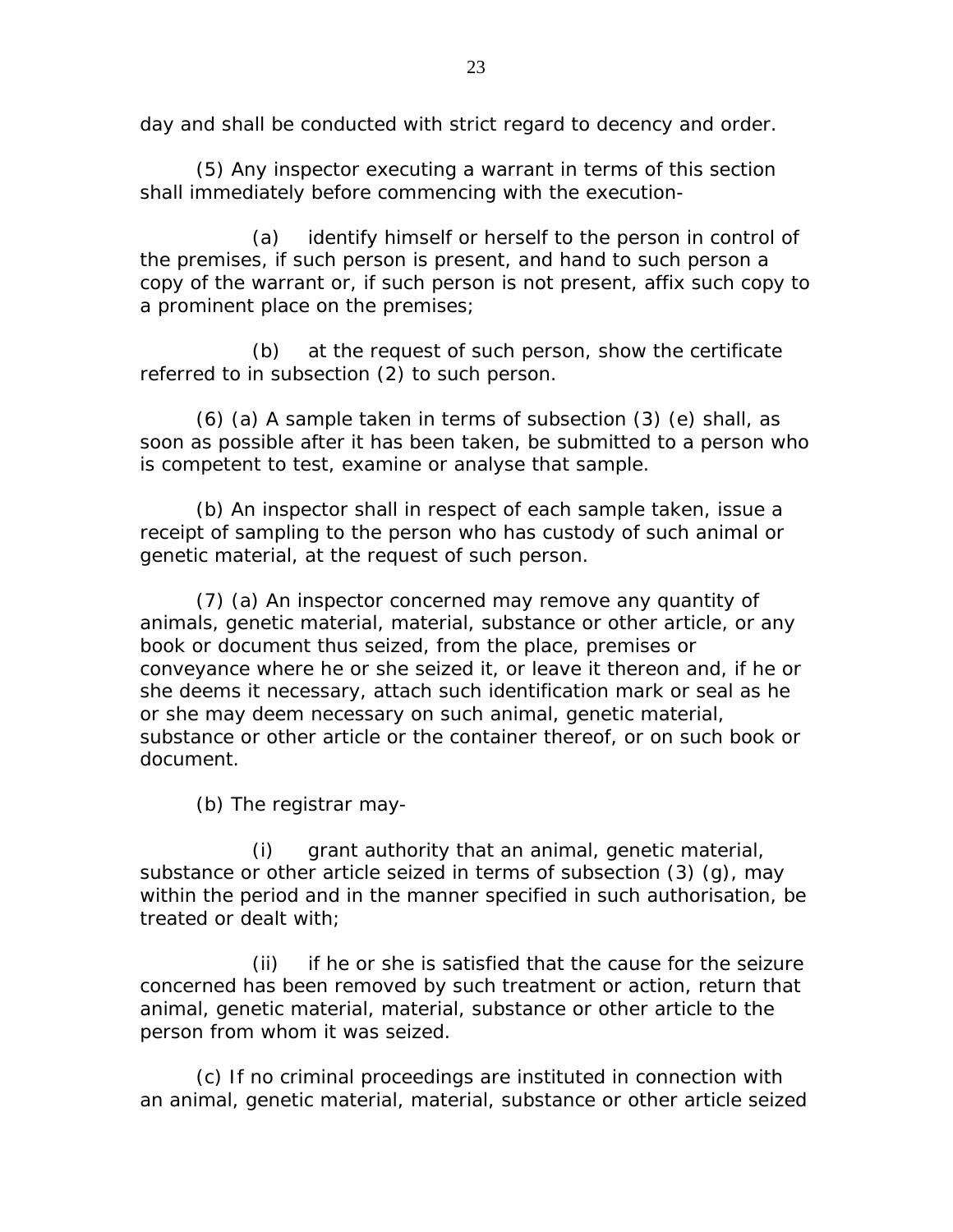in terms of subsection (3) (g), or if it appears that such animal, genetic material, material, substance or other article is not required at the trial for the purposes of evidence or an order of court, that animal, genetic material, material, substance or other article shall be returned to the person from whom it was seized.

[a62y1998s22]22 Complaints against animal breeders' societies and registering authorities

 (1) If a complaint is lodged with the Minister that an animal breeders' society or a registering authority has not properly attained or is unlikely properly to attain the objectives for which a registration certificate has been issued, he or she may refer such complaint for inquiry to a committee consisting of three members, who in the opinion of the Minister, have expert knowledge of the subject of the complaint and who are appointed by the Minister, one of whom he or she shall designate as the chairperson of such committee.

 (2) The Minister shall at least one month prior to the commencement of such inquiry notify such animal breeders' society or registering authority in writing of the act or omission which is to be the subject of the inquiry and of the date on which the inquiry shall commence, and such animal breeders' society or registering authority shall be entitled to be represented at such inquiry by legal representation.

(3) The provisions of section 23  $(4)$ ,  $(5)$ ,  $(6)$ ,  $(7)$  and  $(8)$  shall mutatis mutandis apply with reference to an inquiry referred to in subsection (1).

 (4) If the committee referred to in subsection (1) finds that the animal breeders' society or registering authority concerned has not properly attained or is unlikely properly to attain the objectives specified in subsection (1), the Minister may cancel the registration of the animal breeders' society or registering authority or suspend it for the period determined by him or her, whereupon the powers of the animal breeders' society or registering authority shall for the period of suspension or, in the case of the cancellation of the registration, respectively vest temporarily in the registering authority concerned or permanently in another registering authority determined by the Minister, as the case may be.

 (5) When an animal breeders' society or a registering authority voluntarily decides to dissolve in accordance with its constitution or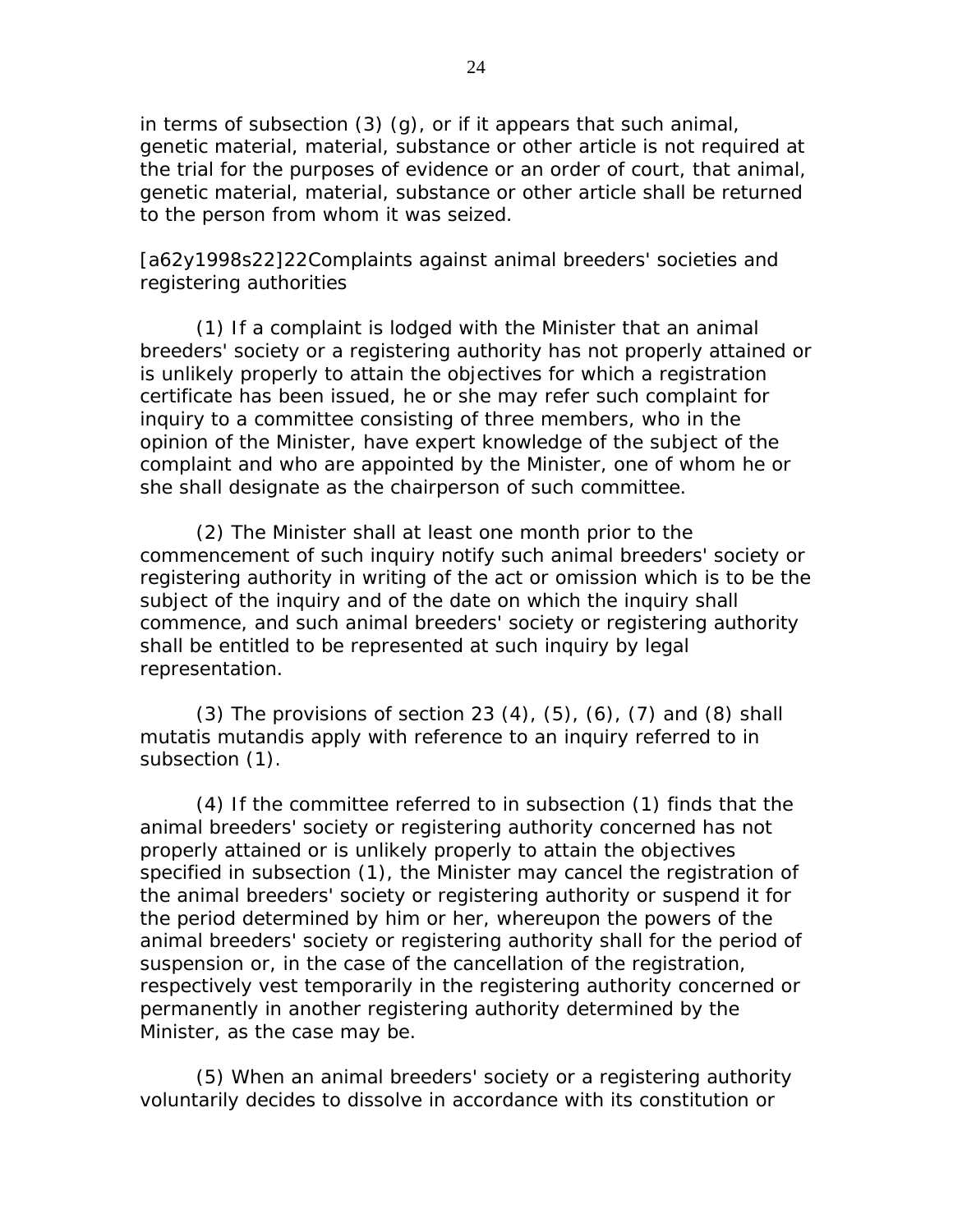when the registration of an animal breeders' society or registering authority is cancelled in terms of subsection (4), such animal breeders' society or registering authority shall be dissolved, and as from the date of such cancellation all the remaining assets, liabilities, rights and obligations of such animal breeders' society or registering authority shall devolve as may be determined in the constitution of the said animal breeders' society or the registering authority concerned.

 (6) (a) The registrar shall give notice in the Gazette of the cancellation in terms of subsection (4) of the registration of an animal breeders' society or registering authority.

 (b) The registrar shall delete the name of such animal breeders' society or registering authority from the register.

 (c) The registrar shall notify the Registrar of Companies of such cancellation whereupon the Registrar of Companies shall delete the name of such animal breeders' society or registering authority from the Register of Companies.

 (7) Any member of the committee referred to in subsection (1) who is not in the full-time employment of the State, may be paid such allowances as the Minister may with the concurrence of the Minister of Finance determine.

### [a62y1998s23]23 Appeals

 (1) Any person whose interests are affected by any decision or direction of the registrar under this Act, may appeal against such decision or direction to an appeal board appointed by the Director-General for the purposes of the appeal concerned.

 (2) An appeal referred to in subsection (1), shall be lodged in the prescribed manner within the prescribed period, and the prescribed fee shall be payable in respect of such appeal.

(3) An appeal board shall consist of-

 (a) a person who is appointed on the ground of his or her legal knowledge and who shall act as chairperson of the appeal board; and

 (b) two persons who, in the opinion of the Director-General, have expert knowledge of the subject of the appeal.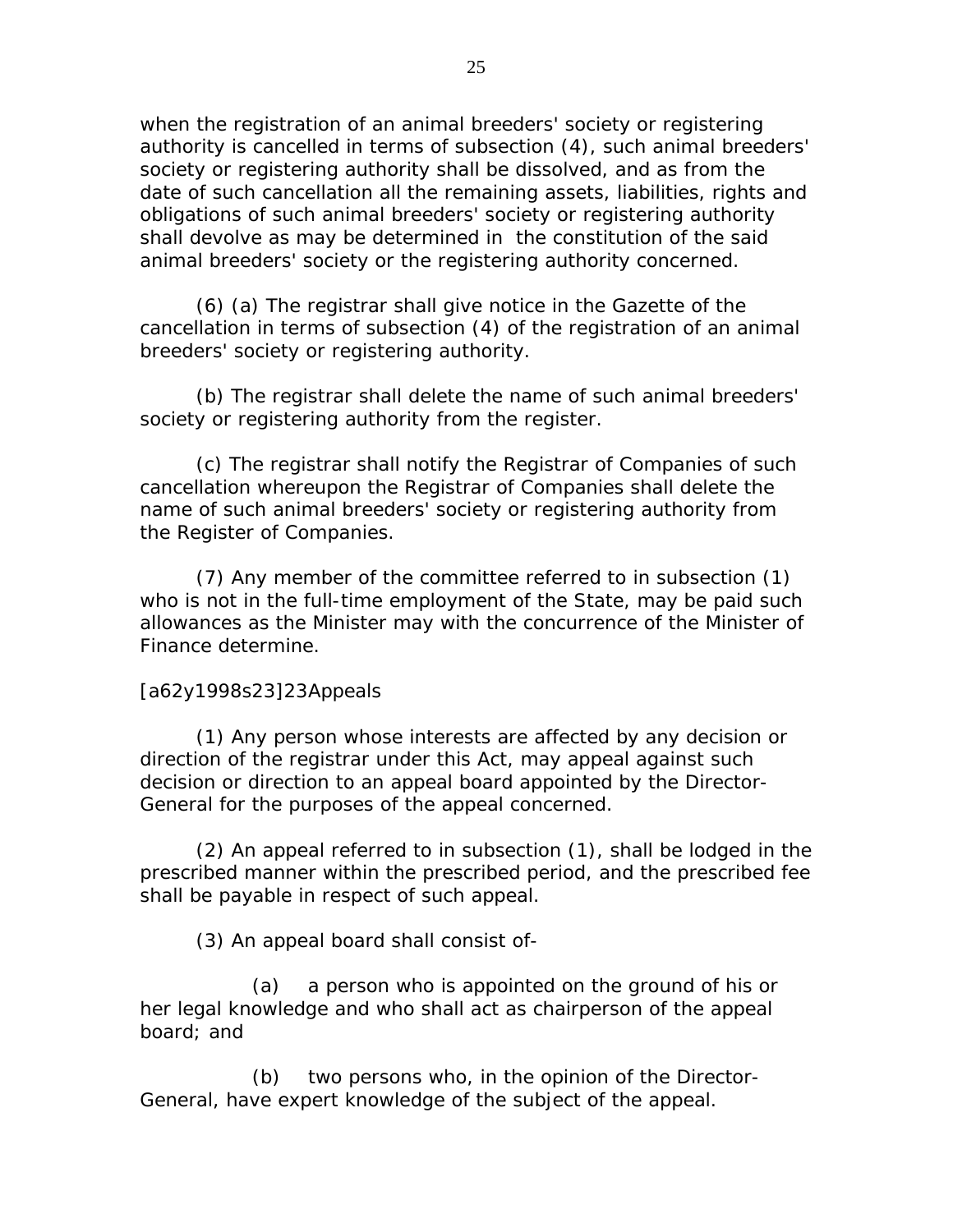(4) Any person who has a direct or indirect interest in the outcome of the appeal, shall not be appointed in terms of subsection  $(1).$ 

 (5) All the members of an appeal board shall constitute a quorum for a meeting of that appeal board.

 (6) An appeal shall be heard on the date and at the place and time determined by the chairperson of an appeal board, and he or she shall notify the appellant and the registrar in writing thereof.

 (7) The chairperson of an appeal board may, for the purposes of the hearing of an appeal-

 (a) subpoena any person who, in his or her opinion, may give material information concerning the subject of the hearing or has in his or her possession or custody or under his or her control any document which has any bearing upon the subject of the hearing, to appear before him or her at a time and place specified in the subpoena, to be interrogated or to produce that document, and the chairperson may retain for examination any document so produced;

 (b) administer an oath to or accept an affirmation from any person called as a witness at the hearing; and

 (c) call any person present at the hearing as a witness and interrogate him or her and require him or her to produce any document in his or her possession or custody or under his or her control.

 (8) The procedure at the hearing of the appeal shall be determined by the chairperson.

 (9) The appellant, if he or she appears before an appeal board at the hearing of an appeal, and the registrar may make use of legal representation.

(10) An appeal board-

 (a) shall within 90 days of its appointment in terms of subsection (1) come to a decision;

(b) may confirm, set aside or amend the decision or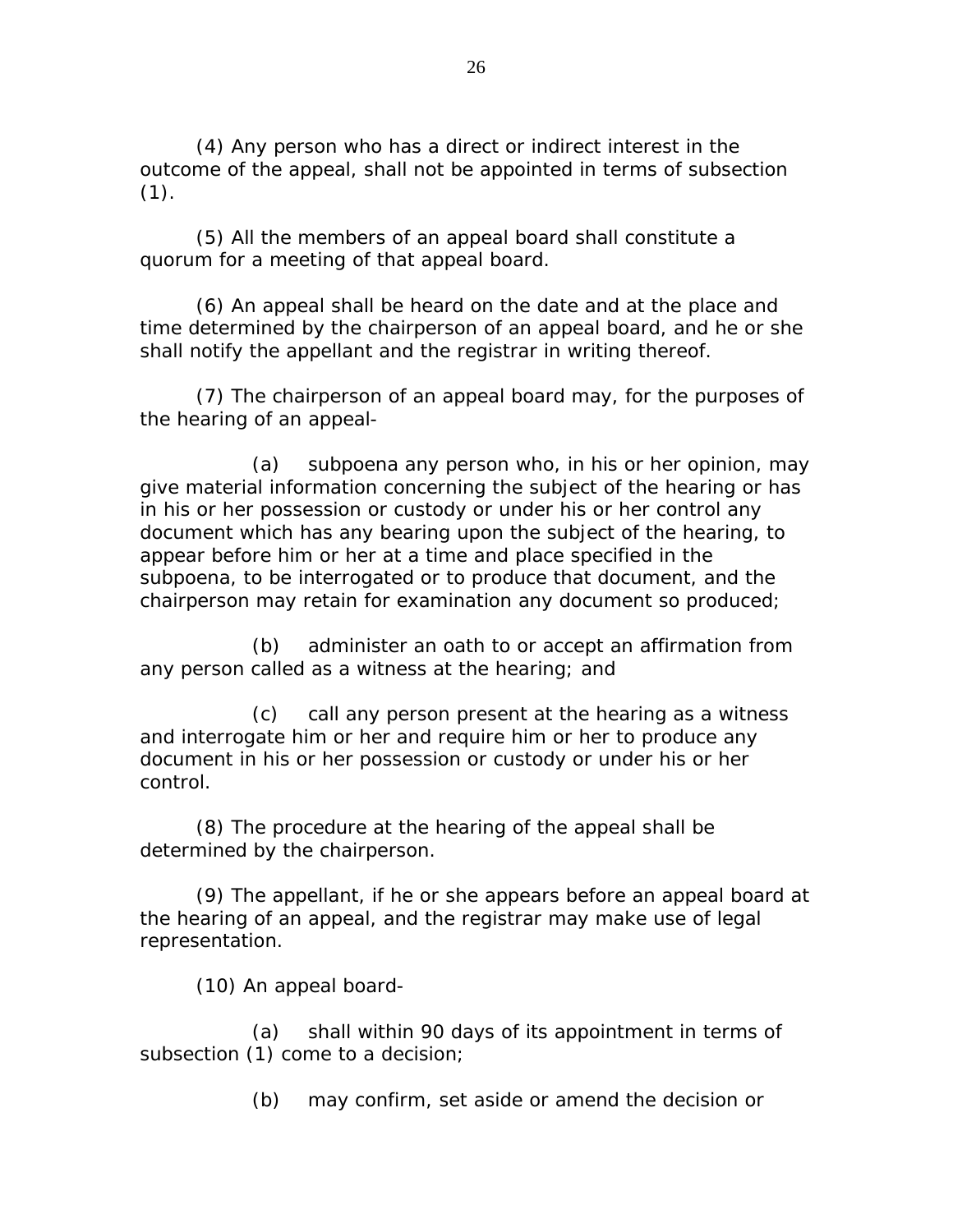direction concerned which is the subject of the appeal; and

 (c) may make such order in connection therewith as it may deem fit.

 (11) The decision of an appeal board together with the reasons therefor shall be in writing and copies thereof shall be furnished to the registrar and the appellant.

 (12) If the appeal board sets aside any decision or action, the prescribed fee paid by the appellant in respect of the appeal in question shall be refunded to him or her, or, if the appeal board varies such decision or action, it may in its discretion direct that the whole or such part of such fee as it may determine, be refunded to the appellant.

 (13) A member of the appeal board and any person subpoenaed under subsection (7) (c) who is not in the full-time employment of the State, may be paid such allowances as the Minister may with the concurrence of the Minister of Finance determine.

[a62y1998s24]24 State not exempted from fees

 The State shall not be exempted from the payment of any fees payable in terms of this Act.

[a62y1998s25]25 Offences and penalties

(1) Any person who-

 (a) makes or causes to be made a false entry in the register, or who makes or causes to be made a copy which falsely purports to be a copy of an entry in the register, or who produces or tenders or causes to be produced or tendered such an entry or copy as evidence;

 (b) refuses or fails to furnish information or give an explanation or to answer to the best of his or her ability to a question lawfully demanded from or put to him or her by a person referred to in section 21 (1) in the exercising of his or her powers or the performing of his or her duties under this Act, or furnishes information, an explanation or answer to such person which is false or misleading, knowing that it is false or misleading;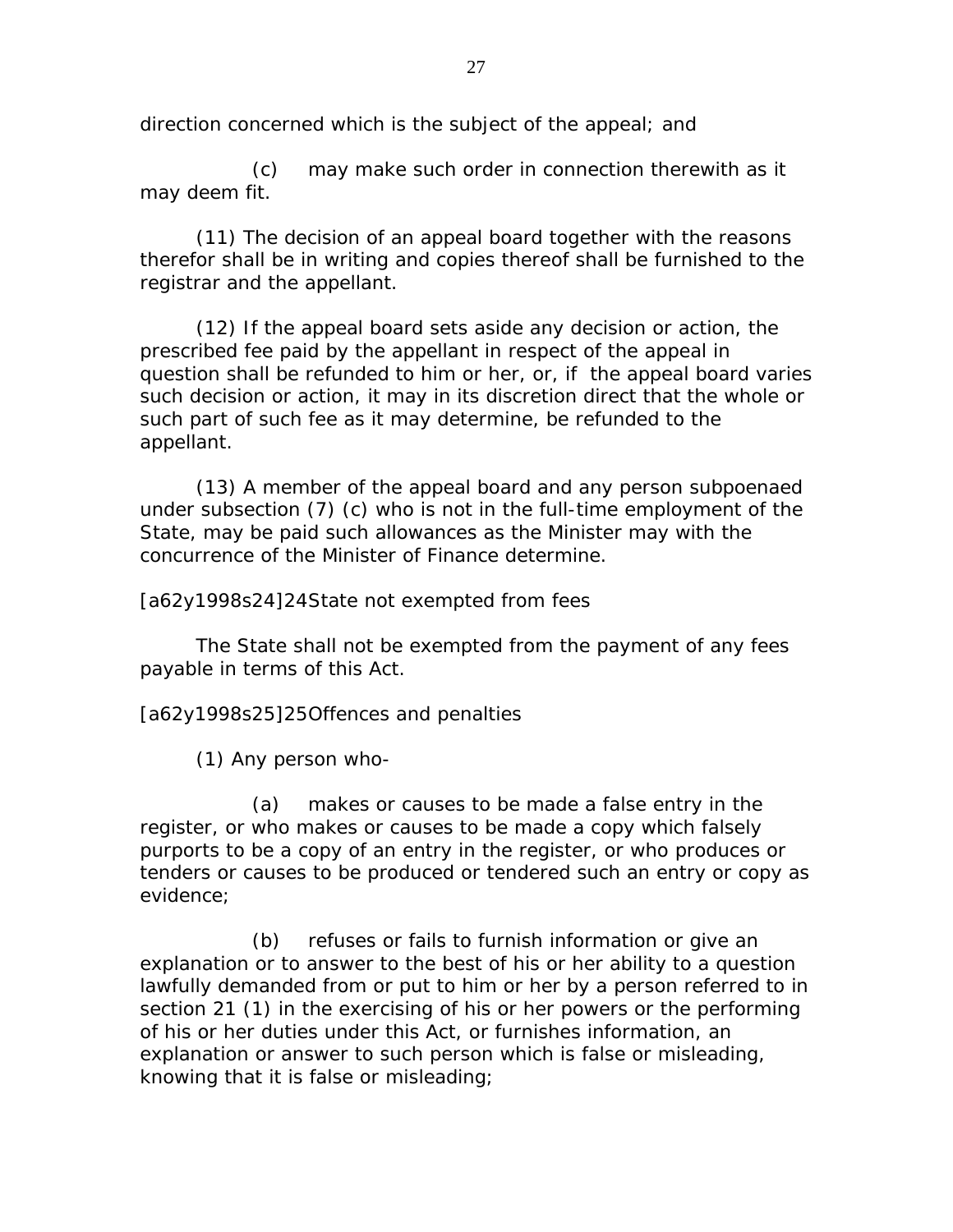(c) having been duly summoned to appear at proceedings in terms of section 23, or section 23 as applied by section 22, fails without lawful cause so to appear;

 (d) having appeared as a witness at proceedings in terms of section 23, or section 23 as applied by section 22, refuses without lawful cause to be sworn or to make an affirmation or to produce any document or answer any question which he or she may be lawfully required to produce or answer;

 (e) collects, evaluates, processes, packs or stores embryos or ova or imports genetic material on behalf of another person in contravention of section 13 (1);

 (f) fails to provide the owner of an animal with the prescribed certificate in contravention of section 13 (2);

 (g) sells or imports genetic material in contravention of section  $14(1)$ ;

(h) advertises in contravention of section 14  $(2)$ ;

(i) makes any false or misleading statement-

 (i) in or in connection with an application in terms of this Act; or

 (ii) at the sale of any animal or genetic material or at the rendering of services relating to the artificial insemination or the transferring of ova or embryos to recipient female animals or the collection, evaluation, processing, packing or labelling of genetic material;

 (j) manages a centre which does not comply with the requirements of section 7 (3) or uses premises that are not registered as a centre under this Act, for activities in connection with the collection, evaluation, processing, packing, labelling, transport and sale of genetic material;

 (k) imports any animal or genetic material into the Republic in contravention of section 16;

 (l) contravenes or fails to comply with any condition on which he or she has under section 16 (4) (b) been authorised to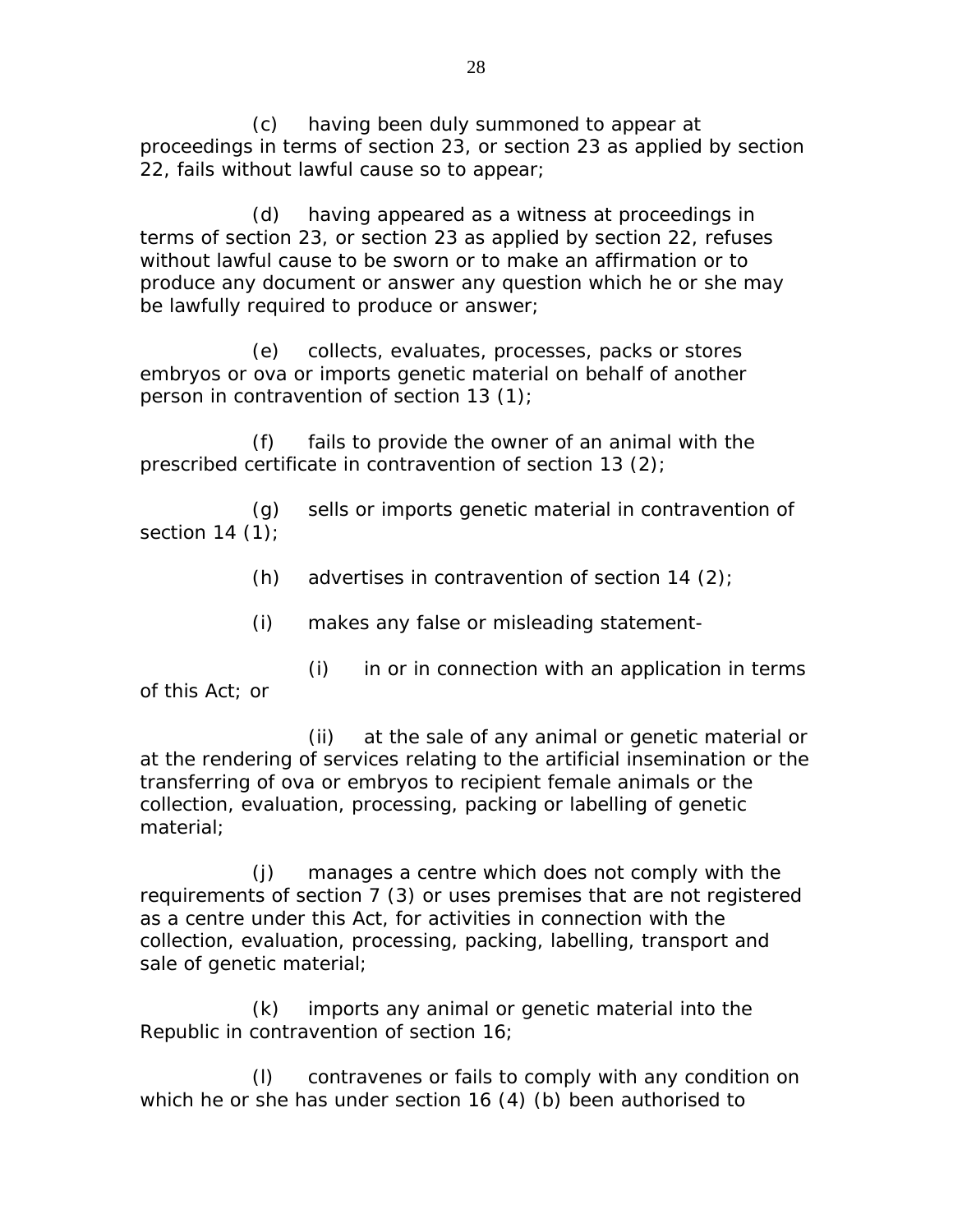import any animal or genetic material into the Republic;

 (m) exports any animal or genetic material of a landrace from the Republic in contravention of section 17;

 (n) tampers with any sample taken or any animal, equipment, genetic material, book, document or other article seized under this Act;

 (o) acts as an animal breeders' society in contravention of the provisions of section 15 (1);

 (p) other than a registering authority, except in the circumstances referred to in section 15 (4), furnishes in writing particulars of the registration or recording of an animal bred in or imported into the Republic, or certifies, publishes or otherwise makes known the pedigrees of animals;

 (q) uses a prefix or suffix not registered in terms of section 15 (3) as a prefix or suffix or in any other manner to designate animals bred by him or her, or who so uses a prefix or suffix registered in terms of that section in favour of any other person;

 (r) in furnishing particulars in the circumstances referred to in section 15 (4), makes a false statement relating to the pedigree of an animal;

(s) contravenes any provision of section 18  $(1)$ ;

(t) contravenes the provisions of section 19,

shall be guilty of an offence and on conviction liable-

 (i) in the case of an offence referred to in paragraph  $(c)$ ,  $(d)$ ,  $(f)$ ,  $(h)$ ,  $(s)$  or  $(t)$ , to a fine or to imprisonment for a period not exceeding one year;

(ii) in the case of-

 (aa) a first conviction of an offence referred to in paragraph  $(a)$ ,  $(b)$ ,  $(p)$ ,  $(q)$  or  $(r)$ , to a fine or to imprisonment for a period not exceeding one year; or

(bb) a second or subsequent conviction of an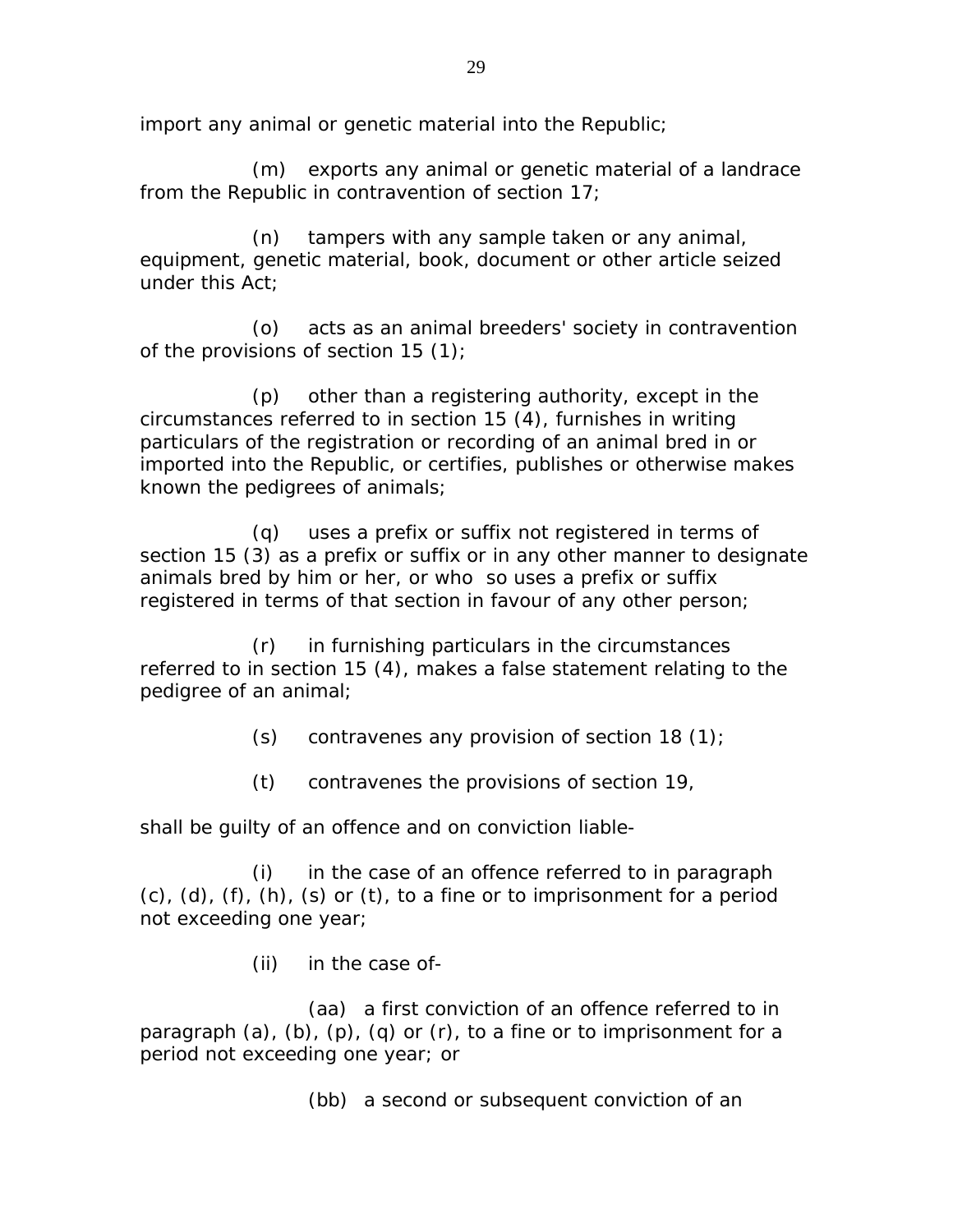offence referred to in item (aa), whether it is the same offence or any other offence referred to in item (aa), to a fine or to imprisonment for a period not exceeding two years;

(iii) in the case of-

 (aa) a first conviction of an offence referred to in paragraph  $(e)$ ,  $(g)$ ,  $(i)$ ,  $(j)$ ,  $(k)$ ,  $(l)$ ,  $(m)$ ,  $(n)$  or  $(o)$ , to a fine, or to imprisonment for a period not exceeding two years; or

 (bb) a second or subsequent conviction of an offence referred to in item (aa), whether it is the same offence or any other offence referred to in item (aa), to a fine or to imprisonment for a period not exceeding four years.

 (2) The court convicting any person of an offence under this Act may upon the application of the prosecutor declare any animal or genetic material in respect of which the offence was committed and all other animals or genetic material of a similar nature of which such person is the owner or which are in his or her possession, to be forfeited to the State.

 (3) Anything forfeited under subsection (2) shall be disposed of in such manner as the Director-General may direct.

 (4) Costs incurred in respect of any action under subsection (3), may be recovered from the person convicted.

 (5) A magistrate's court shall have jurisdiction to impose any penalty provided for by this section.

[a62y1998s26]26 Presumptions and evidence

In any prosecution under this Act-

 (a) any genetic material in or upon any place, premises, vehicle or vessel at the time a sample thereof is taken in terms of section 21 (3) (e) shall, unless the contrary is proved, be presumed to be in the same condition or to possess the same properties as such sample;

 (b) any statement or entry contained in any book or document kept by any person, or by the manager, agent or employee of such person, or found upon or in any premises occupied by, or any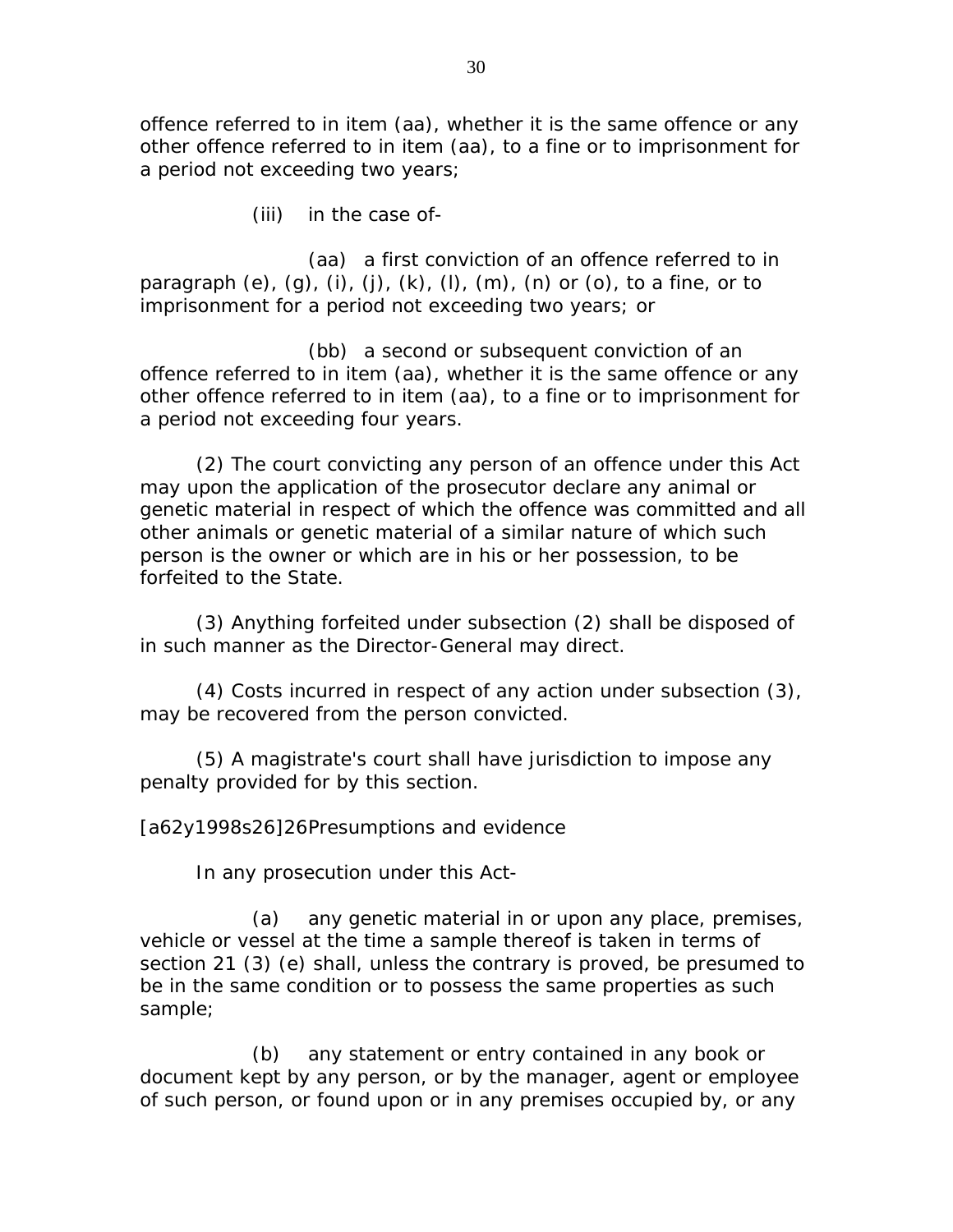vehicle or vessel used in the business of any person, shall be admissible in evidence against such person as an admission of the facts set forth in that statement or entry, unless it is proved that such statement or entry was not made by such person, or by the manager, agent or employee of such person in the course of his or her work as manager or in the course of his or her agency or employment.

[a62y1998s27]27 Delegation of powers and assignment of duties

 (1) The Minister may either generally or in relation to any particular matter delegate or assign to any officer of the Department any power conferred or duty imposed upon him or her under this Act, other than a power conferred by section 29.

 (2) An animal breeders' society or registering authority may either generally or in relation to any particular matter delegate or assign in writing to its executive body elected in terms of its constitution, or to officers of such animal breeders' society or registering authority, any power conferred or duty imposed upon it under this Act.

### [a62y1998s28]28 Regulations

(1) The Minister may make regulations-

 (a) prescribing any certificate or other document or form to be issued or used for the purposes of this Act;

 (b) prescribing the period of validity and conditions of a certificate or authorisation issued under this Act;

 (c) prescribing the fees payable in respect of any application, examination, matter or document;

 (d) prescribing the requirements to be complied with for the registration of a semen collector, inseminator, embryo collector, embryo transferor or import agent as such, or of premises as a centre, or an animal breeders' society or a registering authority or for the approval of a donor animal for the purpose of the collection of genetic material, and the conditions subject to which such registration or approval shall be made;

 (e) prescribing the manner in which the technical operations at a centre relating to the care and the state of health of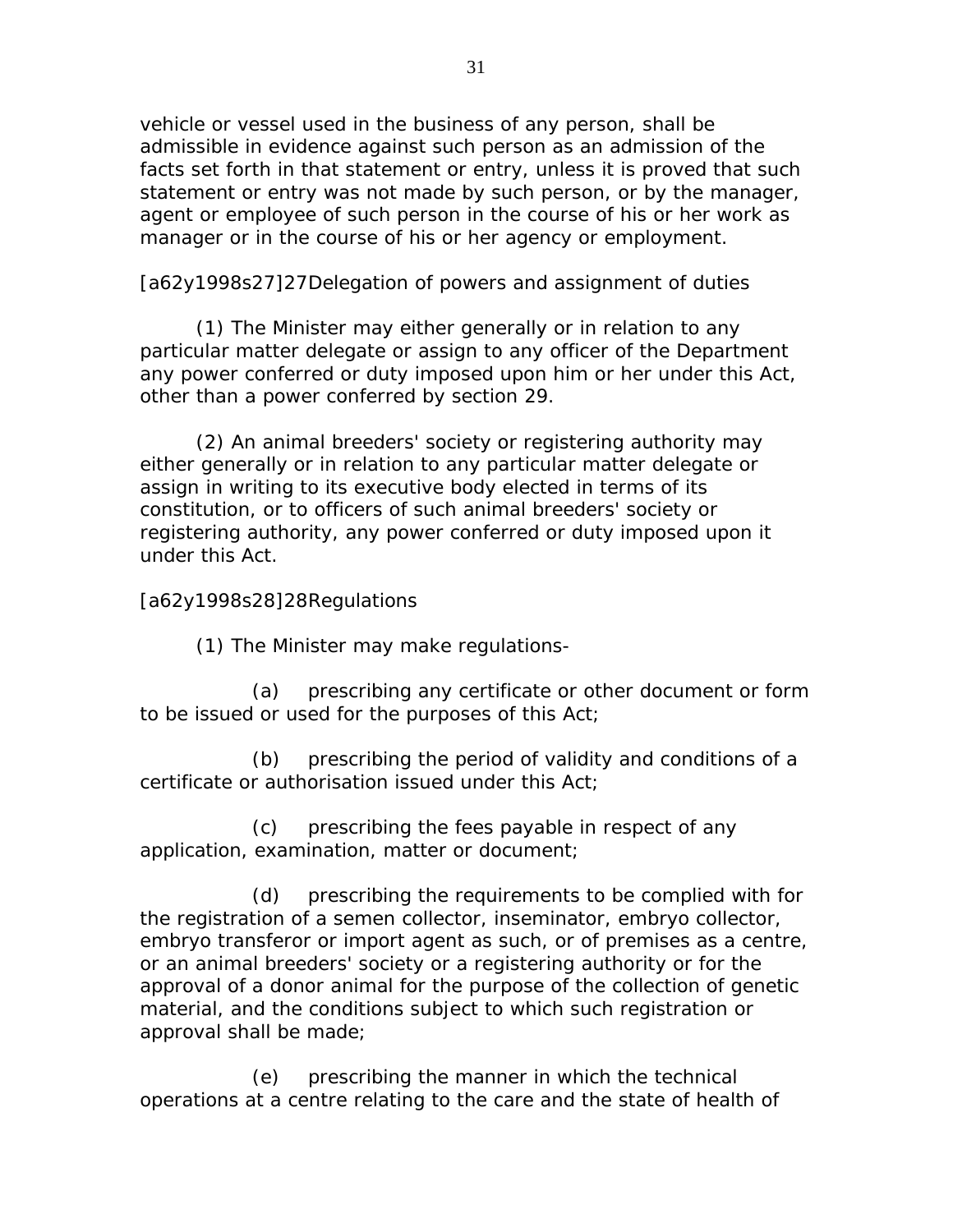animals being kept there and to the collection, evaluation, packing, labelling, storage and sale of semen, embryos or ova shall be regulated, the supervision of such operations, the periodical inspection of animals kept at a centre and the equipment to be used at a centre;

 (f) prescribing the manner in which a donor animal which has been approved for the purpose of collecting of genetic material and the genetic material collected from it, shall be identified;

 (g) prescribing the properties of a warranty to be given in connection with the sale of genetic material;

 (h) with regard to any matter which in terms of this Act is required or permitted to be prescribed by regulation,

and, in general, with regard to any matter which the Minister may consider necessary or expedient to prescribe or regulate in order to attain or further the objects of this Act, and the generality of this provision shall not be limited by the preceding paragraphs of this subsection.

 (2) Different regulations may be made in terms of this section in respect of different animals or in respect of different classes of semen collectors, inseminators, embryo collectors, embryo transferors, import agents, centres, animal breeders' societies or registering authorities.

 (3) A regulation may prescribe penalties of a fine or imprisonment not exceeding six months for any contravention or a failure to comply with its provisions.

 (4) No regulations prescribing any fees shall be made except with the concurrence of the Minister of Finance.

[a62y1998s29]29 Repeal of laws and savings

 (1) This Act shall apply to the whole of the national territory of the Republic.

 (2) Subject to the provisions of subsection (3), this Act shall repeal-

 (a) the Acts mentioned in columns one and two of the Schedule to the extent set out in the third column of the Schedule; and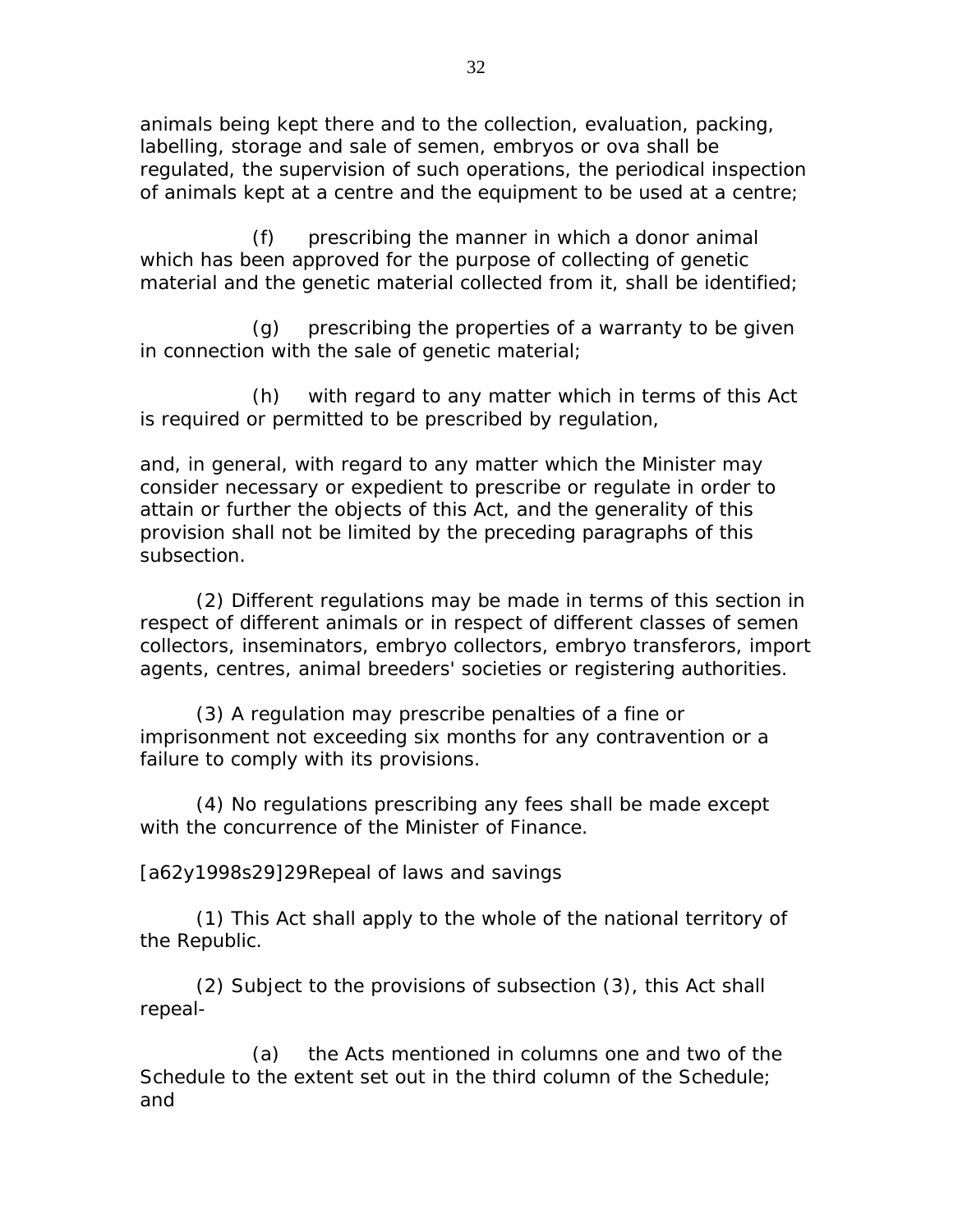(b) any law relating to animal improvement which applied in the territory of any entity which prior to the commencement of the Constitution of the Republic of South Africa, 1993 (Act 200 of 1993), possessed legislative authority with regard to the improvement of animals.

 (3) (a) The South African Stud Book and Livestock Improvement Association referred to in section 22 of the Livestock Improvement Act, 1977 (Act 25 of 1977), shall at the commencement of section 8 of this Act be deemed to be a registering authority which is registered in terms of section 8 (7) (a) (ii) of this Act and which has the power of a registering authority with reference to any kind of animal or specific breed of such kind of animal in respect of which no registering authority exists.

 (b) A livestock breeders' society to which a certificate of incorporation has been issued or continued in terms of section 18 of the Livestock Improvement Act, 1977, and which is in force immediately prior to the commencement of section 8 of this Act shall be deemed to be an animal breeders' society which is registered in terms of section 8 (7) (a) (i) of this Act.

 (c) The registrar shall as soon as possible after the commencement of section 8 of this Act, issue free of charge in terms of section 8 (7) of this Act to the South African Stud Book and Livestock Improvement Association referred to in paragraph (a), a registration certificate as registering authority, and to each animal breeders' society referred to in paragraph (b), a registration certificate as an animal breeders' society.

 (d) The South African Stud Book and Livestock Improvement Association referred to in paragraph (a) shall at the commencement of section 15 of this Act have the powers of an animal breeders' society specified in that section with reference to any kind of animal or specific breed of such kind of animal in respect of which no animal breeders' society exists.

 (e) The registrar shall as soon as possible after the commencement of section 8 of this Act issue free of charge in terms of section 8 (6) of this Act to all parties referred to in paragraphs (a), (b) and (c) certificates of registration.

[a62y1998s30]30 Short title and commencement